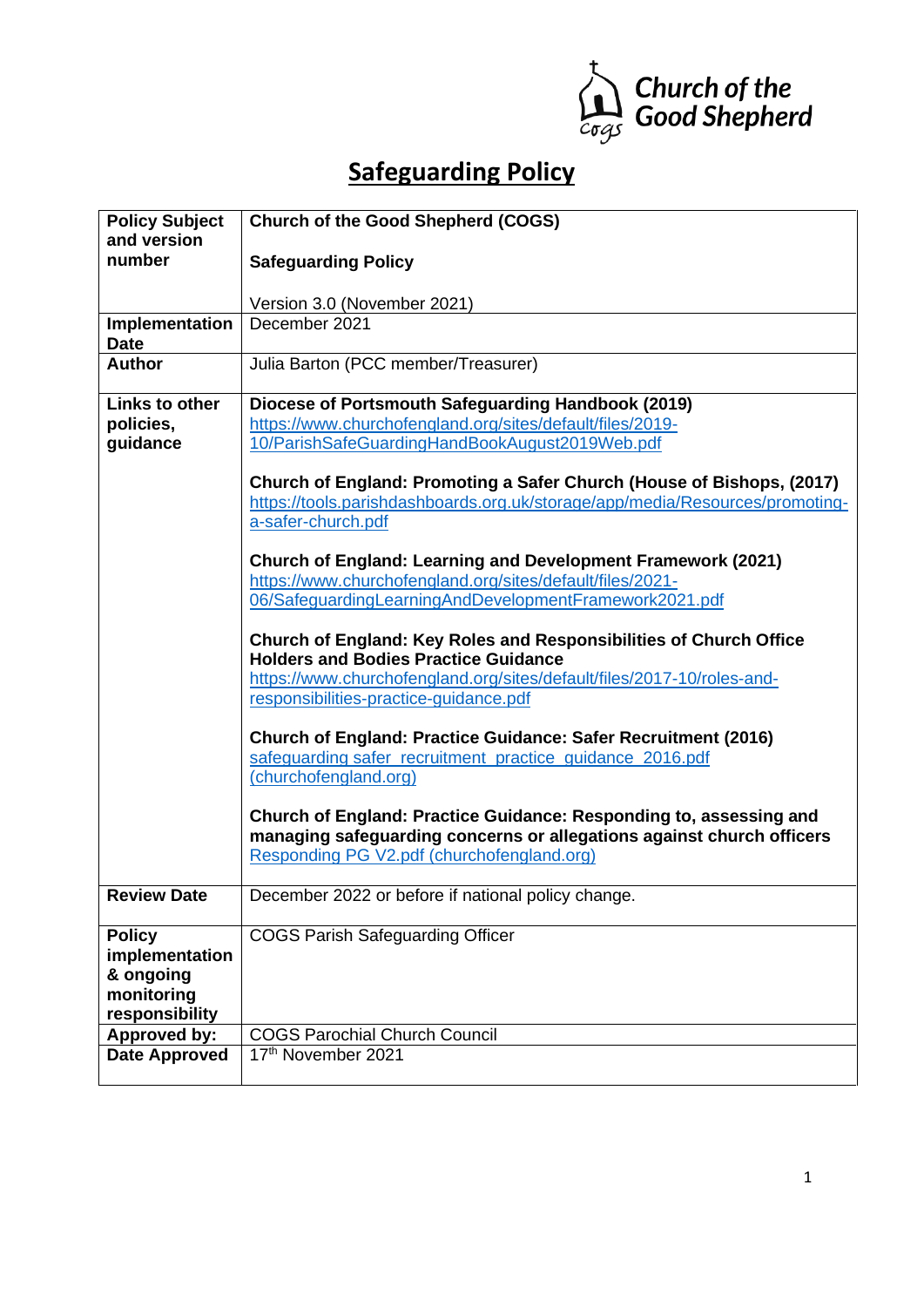

#### **1.0 Introduction**

Safeguarding refers to the action the Church takes to promote a safer culture. The parish of The Church of the Good Shepherd, Crookhorn (COGS), takes seriously its responsibility to protect and safeguard the welfare of children, young people and adults who may be at risk of harm and has produced the following safeguarding policy and underpinning procedures to set out the standards we wish to uphold. All of the church's activities and events have the potential to include either children or adults; therefore, the provisions of this policy are applicable to all activities, for the safeguarding of all.

COGS has fully adopted the policy and practice for safeguarding set out by the national Church of England (Promoting a Safer Church, 2017) with regards to **all** aspects of safeguarding policy and practice. This policy sets out how the national safeguarding requirements are to be implemented locally.

The following **core principles** underpin the Church of England's approach to safeguarding practice:

- The welfare of the child, young person and vulnerable adult is paramount.
- Integrity, respect and listening to all.
- Transparency and openness.
- Accountability.
- Collaboration with key statutory authorities and other partners.
- Use of professional safeguarding advice and support both inside and outside the Church.
- A commitment to the prevention of abuse.
- The active management of risk.
- Promoting a culture of informed vigilance.
- Regular evaluation to ensure best practice.

#### **2.0 Scope**

This policy applies to all church officers and members, (all staff, clergy, PCC members and volunteers) and is informed by and supports the *House of Bishops' and Diocesan policy and practice guidance.* The term 'parish' is used to denote the PCC and Incumbent who together are responsible for ensuring the safety and protection of all vulnerable children and adults involved with the church. It is also the responsibility of all church officers to assist the PCC in this endeavour.

#### **3.0 Definitions**

#### **3.1 Children and Young People**

The legal definition of 'children' applies to those under 18 years of age. For this policy the term 'children' applies to all children and young people. This includes young people aged 16 and 17 years with safeguarding needs It is important to note that the "Mental Capacity Act 2005" applies from the age of 16.

#### **3.2 Child abuse**

The UK central government document "*Working Together to Safeguard Children*" categorises and defines child abuse in terms of:

• **Physical abuse** including hitting, shaking, throwing, poisoning, burning, or scalding, drowning or suffocating.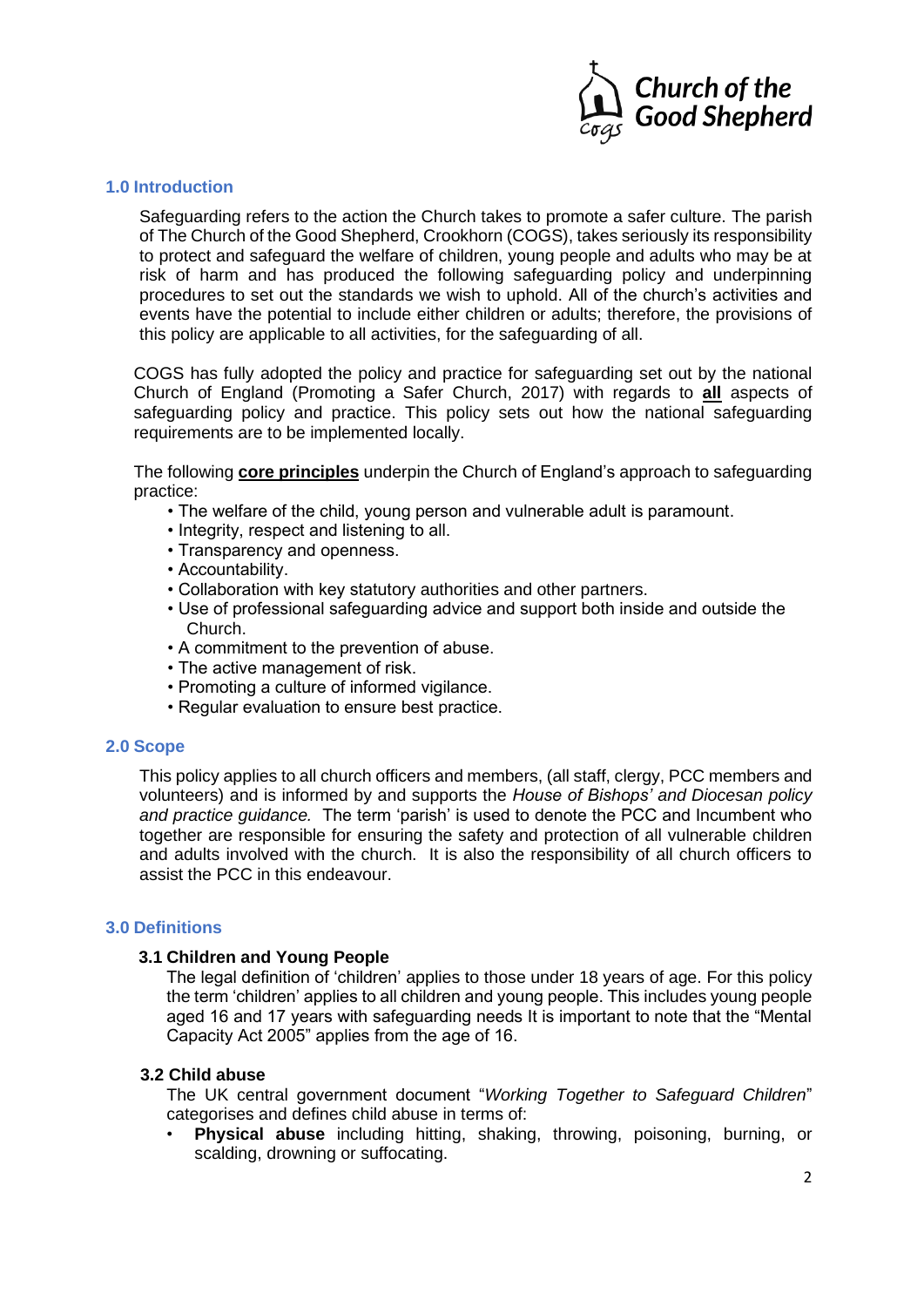

- **Emotional abuse** including conveying to a child that they are inadequate, humiliation, blaming, controlling, intimidation, verbal abuse, isolation, seeing or hearing the illtreatment of another. It may involve serious bullying (including cyber bullying).
- **Sexual abuse** including assault by penetration (for example, rape or oral sex) or non-penetrative acts such as masturbation, kissing, rubbing, and touching outside of clothing. It may include involving children in looking at, or in the production of, sexual images, watching sexual activities, or grooming a child in preparation for abuse.
- **Neglect** including failure to provide adequate food, clothing, and shelter, to protect a child from physical and emotional harm or danger, to provide adequate supervision and/or access to appropriate medical care or treatment. It may occur during pregnancy because of maternal substance abuse.
- **Domestic Abuse** Witnessing domestic abuse is child abuse18, and teenagers can suffer domestic abuse in their relationships.
- **Sexual Exploitation** Child Sexual Exploitation (CSE) is a type of sexual abuse. Children or young people may be tricked into believing they are in a loving, consensual relationship. They might be invited to parties and given drugs and alcohol. They may also be groomed and exploited online. Some children and young people are trafficked into or within the UK for the purpose of sexual exploitation.
- **Bullying and Cyberbullying Bullying** is behaviour that hurts someone else such as name calling, hitting, pushing, spreading rumours, threatening or undermining someone. It can happen anywhere – at school, at home or online. It is usually repeated over a long period of time and can hurt a child both physically and emotionally. Bullying that happens online, using social networks, games and mobile phones, is often called cyberbullying. A child can feel like there is no escape because it can happen wherever they are, at any time of day or night.
- **Online Abuse** With the ever-growing use of the internet, mobile telephones and online gaming (e.g. Xbox/ PlayStation), there has been a corresponding rise in the use of the internet and other electronic communication to target, groom and abuse children. Adults may target chat rooms, social networking sites, messaging services, mobile phones, online gaming sites and the internet generally. Children are particularly vulnerable to abuse by adults who pretend to be children of comparable ages when online and who try to obtain images or engineer meetings.
- **Electronic Images** The downloading, keeping, or distributing of indecent images of children are all classified as sexual offences. Such offences are sometimes referred to as non-contact sexual offences. However, it must be remembered that children will have been abused in the making of the images. The texting of sexual messages and photographs (sometimes referred as 'sexting'- see Fact Sheet - Sexting) can be particularly problematic and abusive amongst children and young people.

## **3.3 Adults**

The term "vulnerable adult" or "adult at risk" refers to a person aged 18 or over whose ability to protect themself from violence, abuse, neglect, or exploitation is significantly impaired through physical or mental disability, illness, old age, emotional fragility,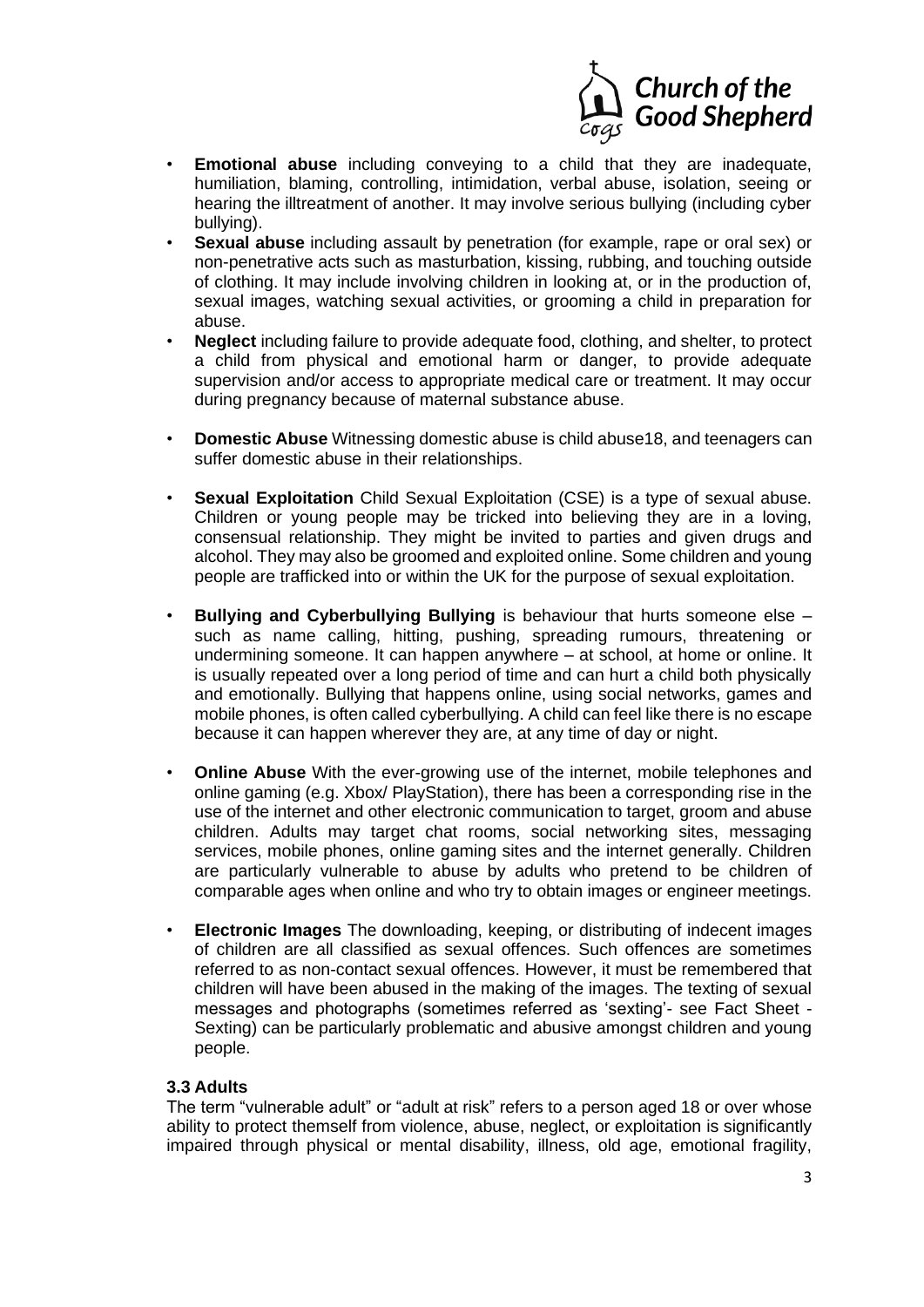

distress, or otherwise, and for that purpose, the reference to being impaired is to being temporarily or indefinitely impaired.

Please note that some adults may not consider themselves vulnerable but may be vulnerable to being abused by individuals in positions of leadership and responsibility. As adults are not inherently vulnerable and in need of protection it is important to recognise that the factors described below do not, of themselves, mean that a person is vulnerable. It is a combination of these factors and the circumstances that a person finds him/herself in that can make an individual vulnerable to abuse or neglect.

Some factors that increase vulnerability include:

- A mental illness, chronic or acute
- A sensory or physical disability or impairment
- A learning disability
- A physical illness
- Dementia
- An addiction to alcohol or drugs
- Failing faculties of old age
- Those who are homeless
- Refugee families or individuals (including those seeking asylum)
- Victims/survivors of domestic abuse direct violence and/or significant emotional coercion
- Those who have suffered historic abuse in childhood
- A permanent or temporary reduction in physical, mental or emotional capacity brought about by life events – for example bereavement, abuse or trauma

These factors may not exist in isolation; for example, someone with a drink problem masking underlying dementia; or a frail housebound elderly person with underlying depression.

#### **3.4 Adult Abuse**

#### **Who Abuses Adults?**

Potentially anyone, adult or child, can be the abuser of an adult. Abuse will sometimes be deliberate, but it may also be an unintended consequence of ignorance or lack of awareness. Alternatively, it may arise from frustration or lack of support. The list can include:

- Relatives of the vulnerable person including husband, wife, partner, son or daughter. It will sometimes include a relative who is a main carer.
- **Neighbours**
- Paid carers.
- Workers in places of worship
- People who are themselves vulnerable and/or are users of a care service.
- Confidence tricksters who prey on people in their own homes or elsewhere.

## **3.5 Definitions of Adult Abuse**

Adult safeguarding means protecting a persons' right to be free from abuse and neglect ensuring good outcomes are based on the key principles set out within the Care Act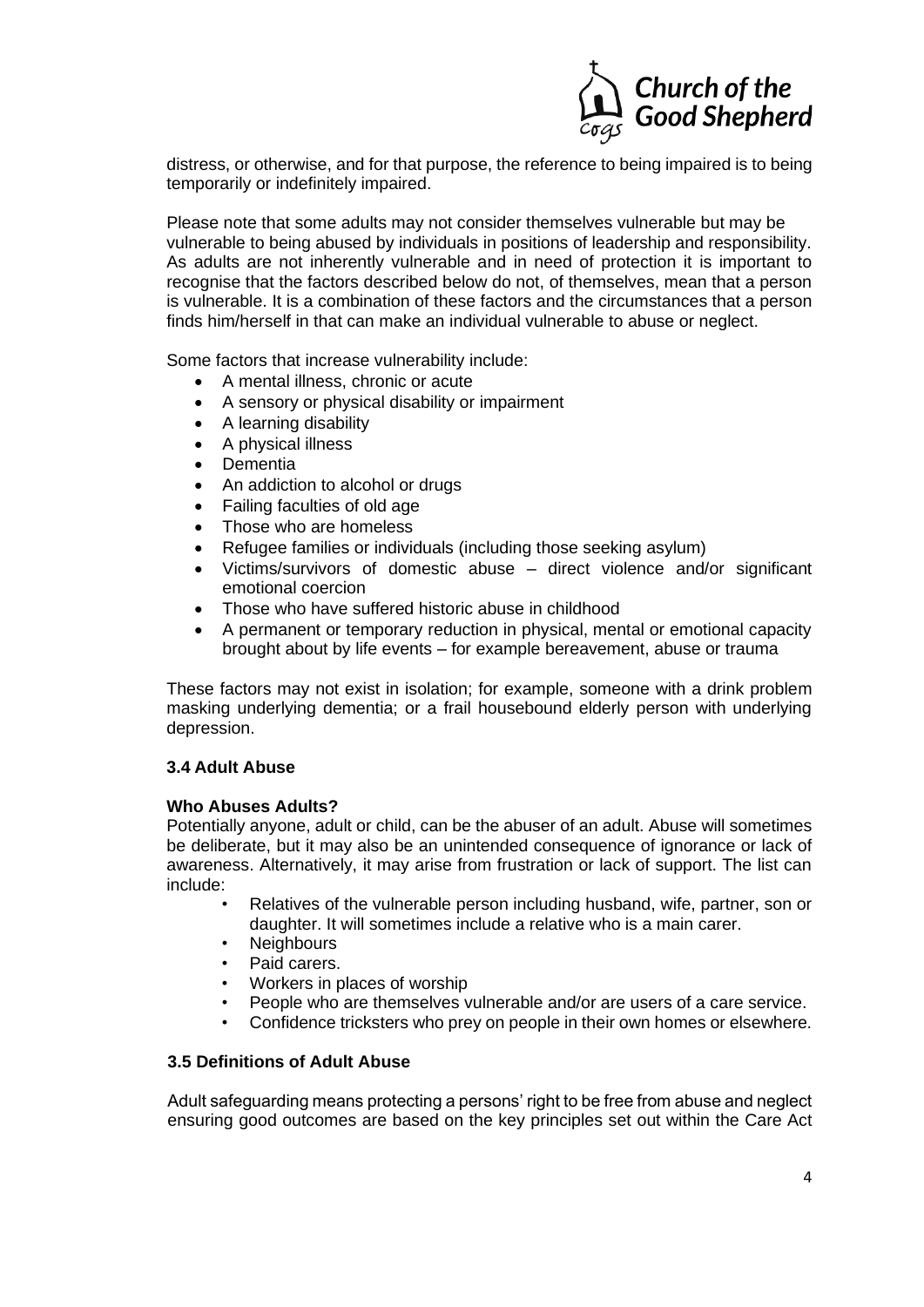

(2014). Abuse and neglect of adults can take many forms and it is crucial that this is assessed on an individual basis.

The UK central government document "Care and Support Statutory guidance" categorises and defines adult abuse in terms of:

- **Physical abuse** including hitting, slapping, pushing, kicking, misuse of medication, restraint or inappropriate sanctions
- **Sexual abuse** including rape and sexual assault or sexual acts to which the vulnerable adult has not consented or could not consent or was pressurised into consenting.
- **Psychological abuse** including emotional abuse, threats of harm or abandonment, deprivation of contact, humiliation, blaming, controlling, intimidation, coercion, harassment, verbal abuse, isolation or withdrawal from services or supportive networks.
- **Financial or material abuse** including theft, fraud, exploitation, pressure in connection with wills, property or inheritance or financial transactions, or the misuse or misappropriation of property, possessions, or benefits.
- **Neglect or acts of omission** including ignoring medical or physical care needs, failure to provide access to appropriate health, social care or educational services, the withholding of the necessities of life, such as medication, adequate nutrition, and heating.
- **Discriminatory abuse** including racist, sexist, that is based on a person's disability, and other forms of harassment, slurs, or similar treatment.
- **Domestic abuse** that is usually a systematic, repeated and often escalating pattern of behaviour by which the abuser seeks to control, limit, and humiliate, often behind closed doors.
- **Organisational abuse** including neglect and poor care practice within an institution or specific care setting such as a hospital or care home. This may range from one off incidents to on-going ill-treatment. It can be through neglect or poor professional practice because of the structure, policies, processes and practices within an organisation.
- **Modern Slavery** including human trafficking; forced labour and domestic servitude; traffickers and slave masters using whatever means they have at their disposal to coerce, deceive, and force individuals into a life of abuse, servitude and inhumane treatment.

Abuse may occur in individual's homes, community, online, or in the workplace or an institution. Neglect and abuse may also occur through care provided by regulated health and social care services.

# **4 Policy Statement**

#### **COGs recognises that:**

- The welfare of the child, young person or adult at risk is paramount.
- All children and adults at risk, regardless of age, culture, disability, gender, ethnic origin, religious belief, sexual orientation, or identity, have the right to protection from abuse and neglect.
- Partnership working, including the sharing of information, is essential to good safeguarding practice.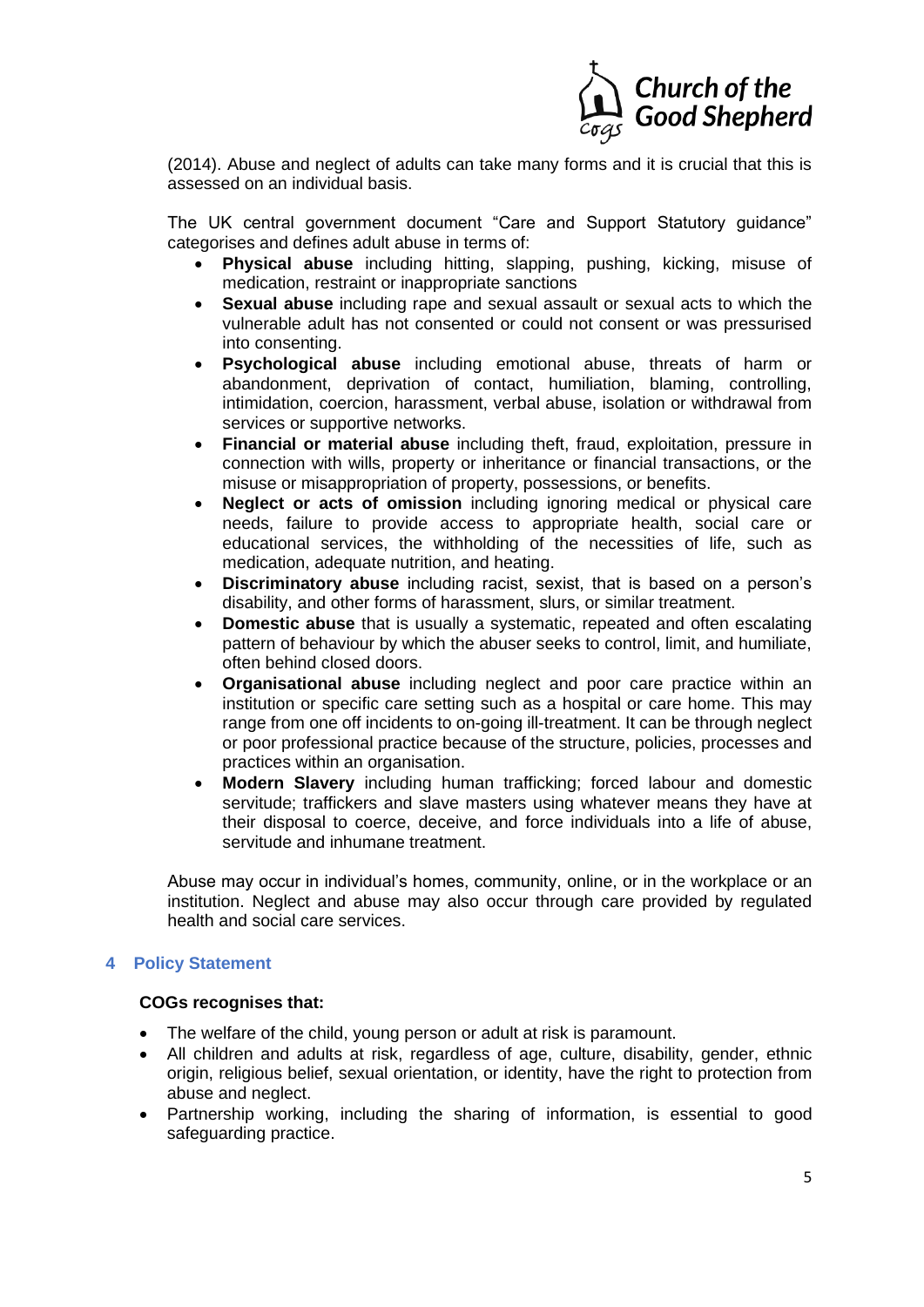

- All suspicions and allegations of abuse and poor practice must be taken seriously and responded to without delay.
- All church officers have a responsibility to report concerns to their Parish Safeguarding Officer (PSO).
- Church officers must receive the appropriate level of support and training to be aware of and understand best practice, and how to manage any welfare or safeguarding issues that may arise.

# **5.0 Roles and Responsibilities**

A detailed description of all safeguarding related roles and responsibilities can be found in: *Church of England Guidance: Key Roles and Responsibilities of Church Office Holders and Bodies Practice Guidance, 2017.*

| Responding to allegations; risk assessments<br>and investigations; giving advice to Parishes<br>and the Bishop; liaising with statutory agencies;<br>giving support; ensuring training provision;<br>issuing guidance and policy;<br>Overall management of the diocese<br>Safeguarding function.<br>Undertakes support, training, and development |
|---------------------------------------------------------------------------------------------------------------------------------------------------------------------------------------------------------------------------------------------------------------------------------------------------------------------------------------------------|
|                                                                                                                                                                                                                                                                                                                                                   |
|                                                                                                                                                                                                                                                                                                                                                   |
|                                                                                                                                                                                                                                                                                                                                                   |
|                                                                                                                                                                                                                                                                                                                                                   |
|                                                                                                                                                                                                                                                                                                                                                   |
|                                                                                                                                                                                                                                                                                                                                                   |
|                                                                                                                                                                                                                                                                                                                                                   |
|                                                                                                                                                                                                                                                                                                                                                   |
|                                                                                                                                                                                                                                                                                                                                                   |
| across the parishes; responsible for policy                                                                                                                                                                                                                                                                                                       |
| development and implementation.                                                                                                                                                                                                                                                                                                                   |
| Responsible for all aspects of safeguarding                                                                                                                                                                                                                                                                                                       |
| administration at diocese level                                                                                                                                                                                                                                                                                                                   |
|                                                                                                                                                                                                                                                                                                                                                   |
| The incumbent's role is to provide leadership<br>concerning safeguarding, and to encourage                                                                                                                                                                                                                                                        |
| everyone to promote a safer church.                                                                                                                                                                                                                                                                                                               |
| The PCC and the incumbent must have "due<br>regard" to national church of England<br>safeguarding policy and guidance, and have a<br>duty of care to ensure the prevention of harm<br>and protection of the vulnerable at COGS.                                                                                                                   |
| In terms of safeguarding, with the incumbent<br>the PCC will:                                                                                                                                                                                                                                                                                     |
| • Promote a safer church for all in the church<br>community and ensure there is a plan in place<br>to raise awareness of, promote training and<br>ensure that safeguarding is taken seriously by<br>all those in the church community.<br>Adopt:<br>a) The House of Bishops' 'Promoting a                                                         |
|                                                                                                                                                                                                                                                                                                                                                   |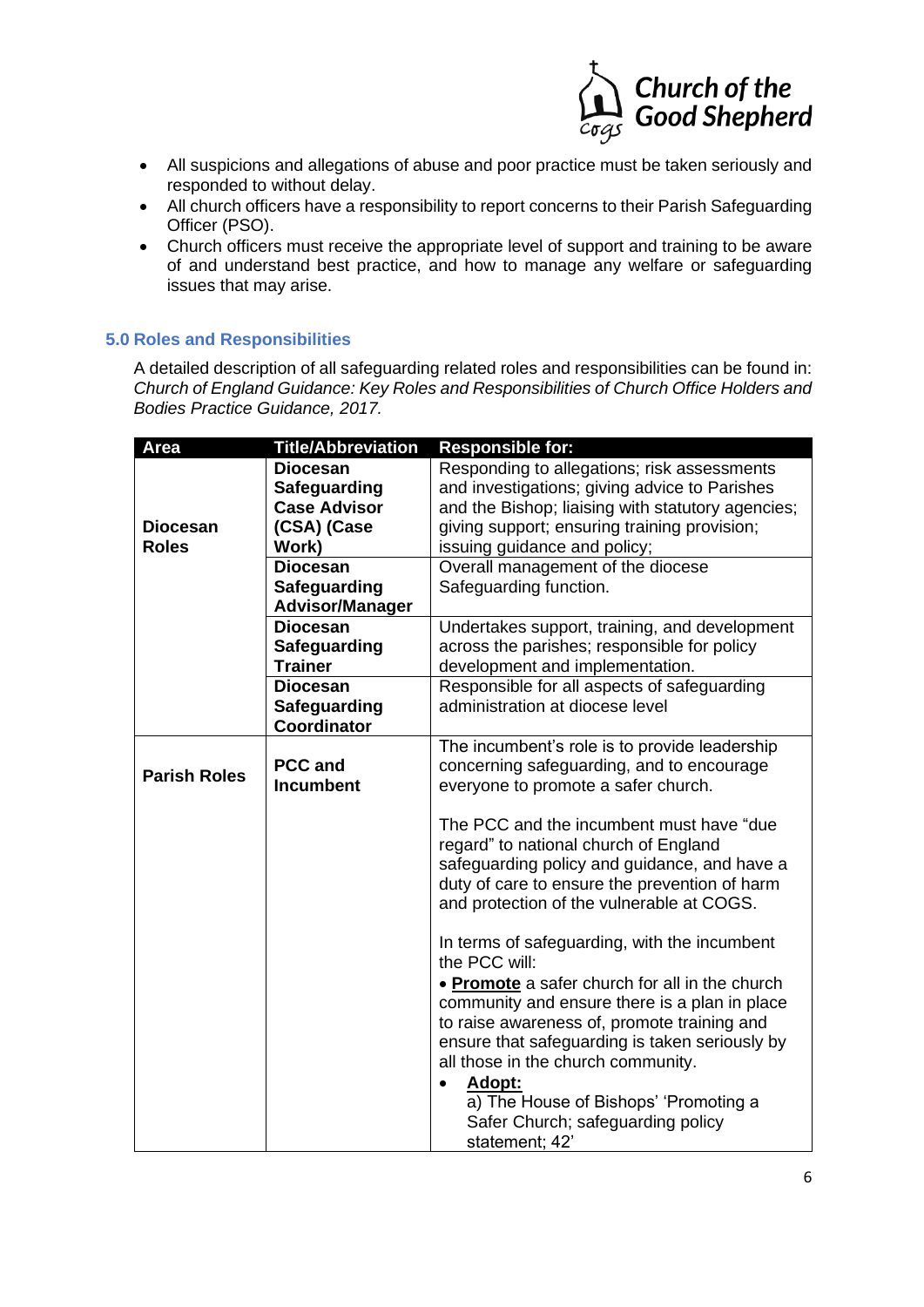

|                                       | b) The House of Bishops' and diocesan<br>safeguarding policies and practice<br>guidance, while being responsive to local<br>parish requirements.<br><b>Appoint</b> the Parish Safeguarding Officer<br>$\bullet$<br>(see below)                                                                                                                                                                                                                                                                                                                                                                                                                                                                                                                                                                                                                          |
|---------------------------------------|---------------------------------------------------------------------------------------------------------------------------------------------------------------------------------------------------------------------------------------------------------------------------------------------------------------------------------------------------------------------------------------------------------------------------------------------------------------------------------------------------------------------------------------------------------------------------------------------------------------------------------------------------------------------------------------------------------------------------------------------------------------------------------------------------------------------------------------------------------|
| <b>Church Wardens</b>                 | Ensure safeguarding arrangements are<br>$\bullet$<br>robust and all roles and policy requirements<br>are fulfilled during an interregnum period.<br>Pay attention to the needs of vulnerable<br>adults and children in relation to health and<br>safety.<br>Ensure risk assessments are carried out for<br>$\bullet$<br>new activities.<br>Ensure that COGS has procedures for<br>responding to complaints and grievances.<br>Answer questions regarding safeguarding<br>$\bullet$<br>as they arise in the archdeacon's visitations,<br>and respond to any specific safeguarding<br>advice, which may be given from the<br>archdeacon.                                                                                                                                                                                                                  |
| <b>Parish</b>                         |                                                                                                                                                                                                                                                                                                                                                                                                                                                                                                                                                                                                                                                                                                                                                                                                                                                         |
| <b>Safeguarding</b><br><b>Officer</b> | The PCC will appoint at least one appropriately<br>experienced designated parish safeguarding<br>officer (PSO) to work with the incumbent and<br>PCC.                                                                                                                                                                                                                                                                                                                                                                                                                                                                                                                                                                                                                                                                                                   |
|                                       | This PSO will be a lay person. It cannot be the<br>incumbent. The PSO should be supported,<br>trained, and given a copy of the parish<br>safeguarding policy and procedures. The PSO:<br>Advises on all safeguarding matters<br>relating to children, young people, and<br>vulnerable adults<br>Receives any concerns about children or<br>adults in the parish and makes sure that<br>proper advice is sought, and proper<br>referrals are made to the DSA.<br>Ensures that any ex-offenders with<br>offences against children or vulnerable<br>adults known to be in the church<br>community are notified to the diocesan<br>safeguarding adviser and contribute to<br>managing Safeguarding Agreements.<br>Seeks to ensure that Safer Recruitment<br>practice is followed, with the support of<br>diocese.<br>Attends diocesan safeguarding training |
|                                       | at least every three years.<br>Maintains safeguarding records                                                                                                                                                                                                                                                                                                                                                                                                                                                                                                                                                                                                                                                                                                                                                                                           |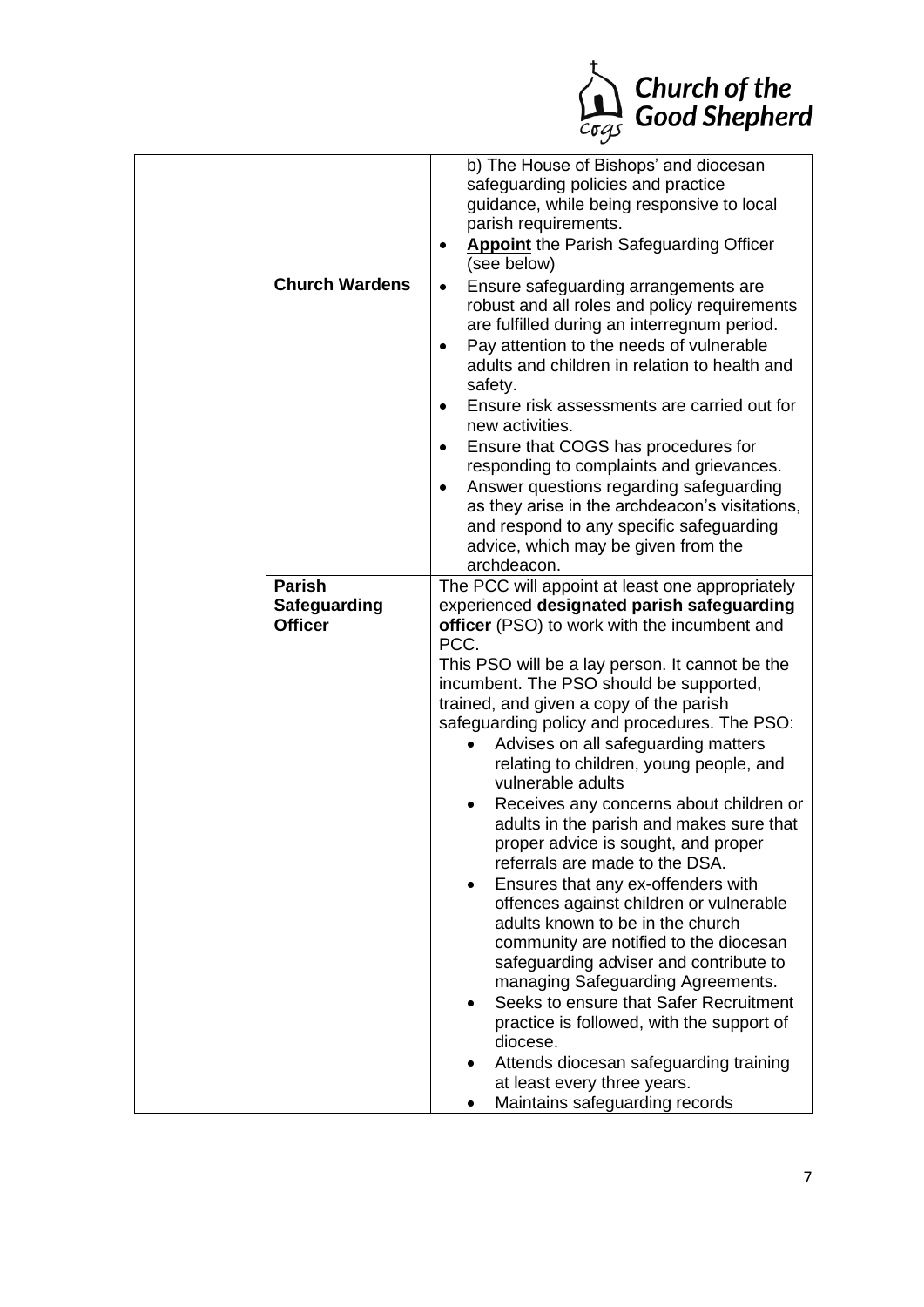

| <b>DBS</b><br><b>Administrator</b>                   | Completes national, diocesan and parish<br>safeguarding self-assessments as<br>required.<br>Contributes to the annual review of<br>$\bullet$<br>parish safeguarding arrangements.<br>The PSO should regularly report on<br>safeguarding in the parish. Safeguarding<br>should be a standing agenda item at<br>each PCC meeting. At the APCM, the<br>PCC will provide an annual report in<br>relation to safeguarding.<br>Provides or arranges provision of<br>safeguarding training for parish workers<br>(both volunteers and paid staff).<br>Responsible for undertaking the relevant DBS<br>checks for church officers and volunteers who<br>work with children or vulnerable adults. They<br>are responsible for:<br>Establishing the identity of the applicant,<br>through the examination of a range of<br>identification documents as set out by<br>the Disclosure and Barring Service<br>(DBS)<br>Checking and validating the information<br>provided by the applicant on the<br>application form<br>Ensuring the application form is fully<br>completed and the information it<br>contains is accurate. |
|------------------------------------------------------|------------------------------------------------------------------------------------------------------------------------------------------------------------------------------------------------------------------------------------------------------------------------------------------------------------------------------------------------------------------------------------------------------------------------------------------------------------------------------------------------------------------------------------------------------------------------------------------------------------------------------------------------------------------------------------------------------------------------------------------------------------------------------------------------------------------------------------------------------------------------------------------------------------------------------------------------------------------------------------------------------------------------------------------------------------------------------------------------------------------|
| Safeguarding<br><b>Recruitment</b><br><b>Officer</b> | Ensures that all church officers and volunteers<br>who work with children, young people and/or<br>vulnerable adults are recruited following the<br>House of Bishops' Safer Recruitment practice<br>guidance, are aware of and work to House of<br>Bishops' safeguarding guidance (includes both<br>policies and practice guidance) and attends<br>diocesan safeguarding training at least every<br>three years.                                                                                                                                                                                                                                                                                                                                                                                                                                                                                                                                                                                                                                                                                                  |

## **6.0 Policy and Practice**

# **6.1 Signs and Indicators of abuse**

You may become aware of abuse or neglect of an adult, child or young person in various ways to include the following:

- You observe this yourself (e.g., bullying of a person with learning difficulties)
- It is reported to you (e.g., by someone else in the church)
- The person discloses the abuse to you
- There might be visible signs (e.g., unexplained bruises, black eye or burns)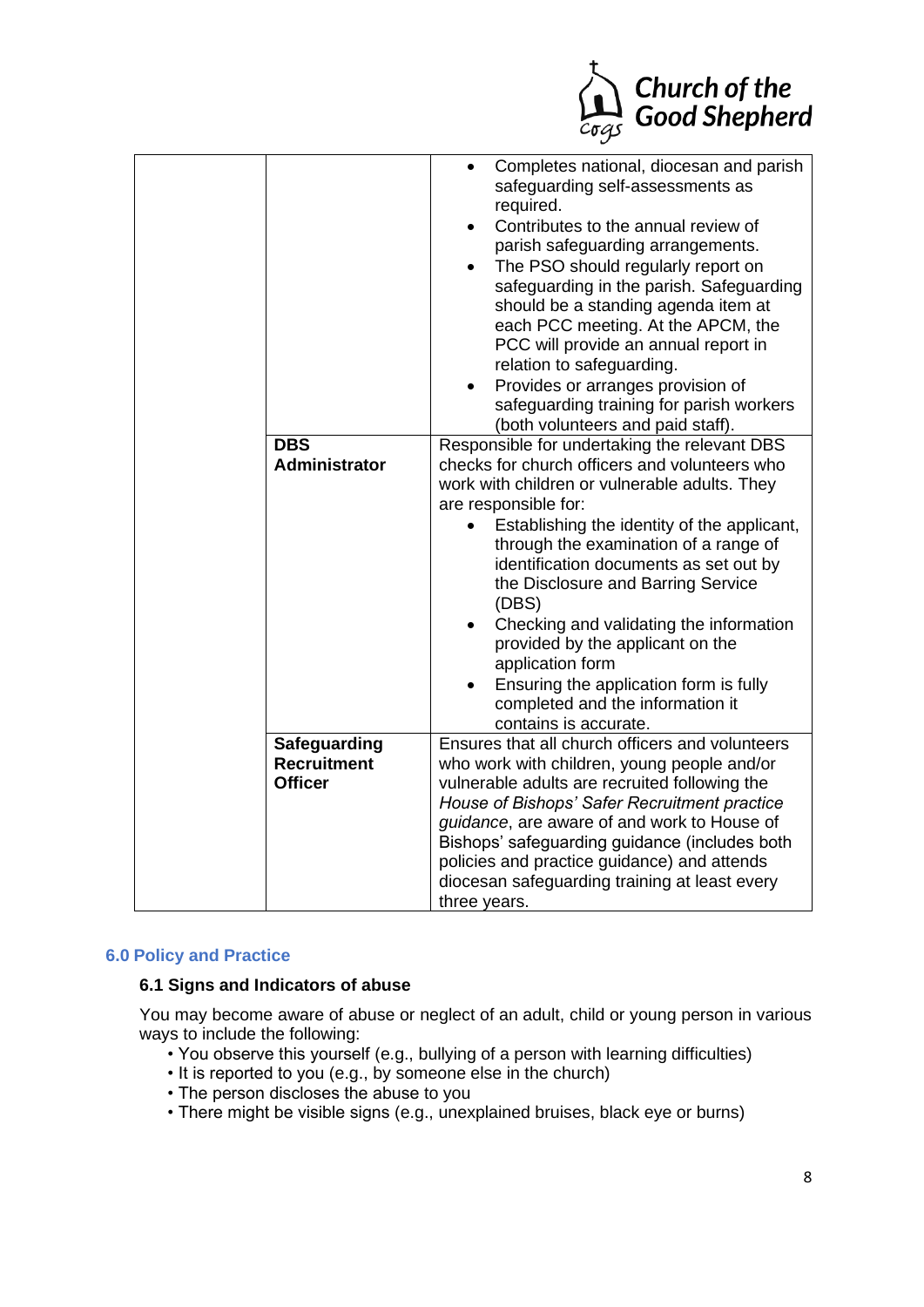

## **6.2 Promoting a safer environment and culture**

We will ensure that all reasonable steps have been taken to safeguard children and vulnerable adults in order that they can participate fully in any pastoral, social and other PCC endorsed or approved activities and events, safe from harm and abuse.

The following activities and events have been identified as those which are associated with vulnerable groups and run in the name of the church:

- Puppets
- Toddlers groups
- Messy Church
- The Bus Stop Café and its associated ministries
- (Young) Mums Groups
- Tots and Tunes
- Kids Zone
- The Zone
- Men's Prayer Group
- Evening Prayer Group
- Home Groups
- Vintage Wine
- Holiday Club
- Pastoral and Home Visits (Adhere to the Lone Working Policy where applicable)
- Communion in the community

The following activities and events have been identified as those which may be associated with vulnerable groups but run independently of the church. For the sake of clarity these activities are out of scope for the purpose of this Safeguarding Policy however, those responsible for these activities will adhere to the conditions of use of the church facilities and should observe their own Safeguarding Policy.

- SOBS (Survivors of Bereavement by Suicide)
- Rainbows
- Circuit Training
- Gospel Road Choir

## **6.3 For all church-initiated activities and events COGs will:**

- Designate a Group Leader
- Ensure an appropriate staffing/supervision ratio of adults to children, taking into account the nature of the activity, the venue and the age, gender and needs of participants.
- Ensure adult volunteers do not work alone with children and young people
- Obtain and record parental/guardian consent for attendance at groups and trips, use of images and transporting children in private cars.
- Ensure unaccompanied children are taken care of by a suitably appointed adult and endeavour to establish contact with the parent or carers to gain their consent to their child's attendance.
- Ensure no child or young person is invited into the home of a church officer in the execution of their role as an officer of the church, unless the reason for this has been approved and agreed with parents and the PCC. PCC approval will be granted in the context of a PCC meeting, where the decision is recorded in the meeting minutes. Permission will be given on a case-by-case basis, and in the event that permission is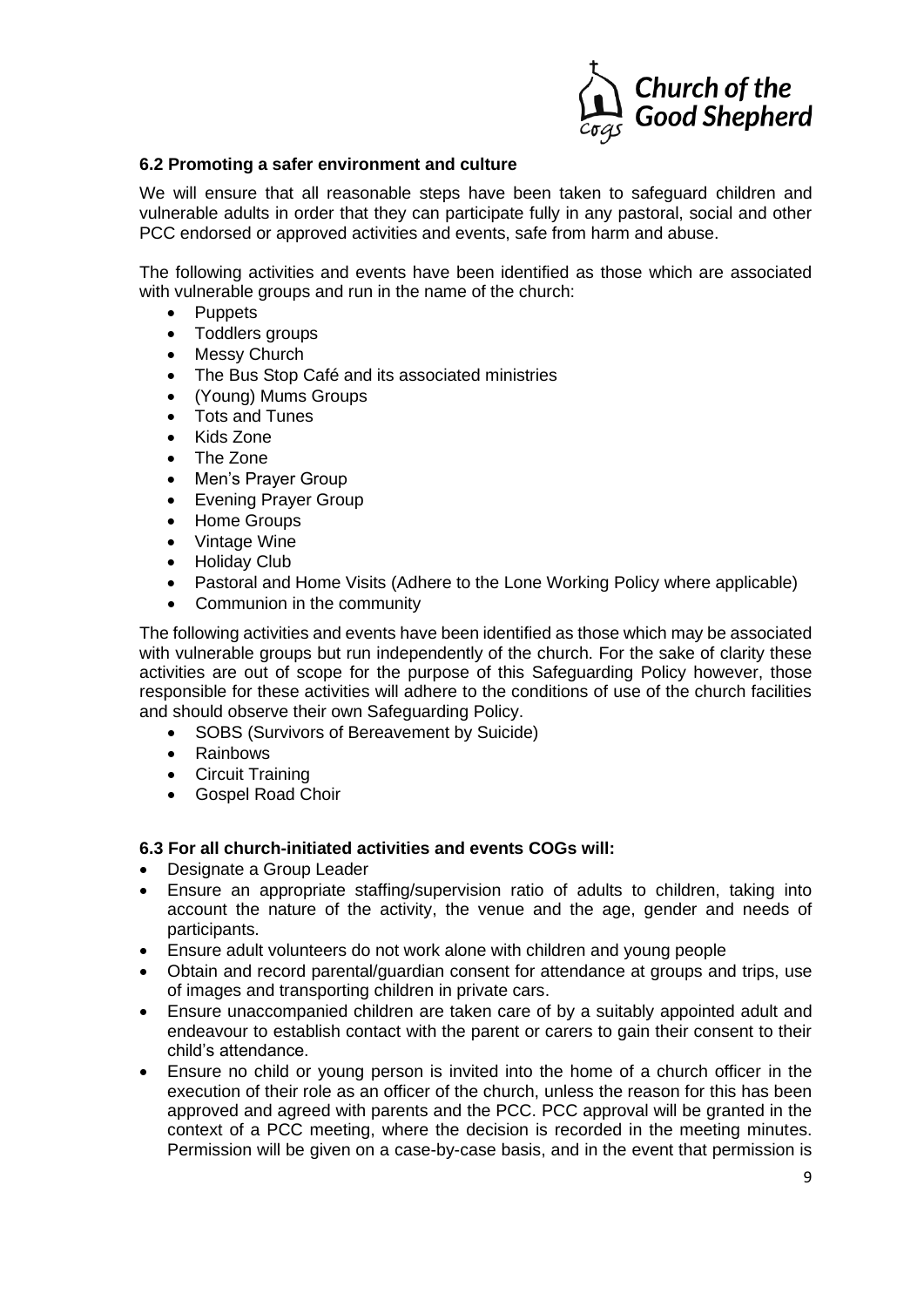

given for a regular activity, a date for that permission to be reviewed (not longer than 1 year) will be set by the PCC in consultation with the Parish Safeguarding Officers.

- Ensure pastoral carers do not misuse or abuse the trust that is bestowed upon them.
- Ensure risk assessments are carried out before the activity/event takes place, and these are reviewed regularly.
- Provide appropriate insurance cover for all activities undertaken in the name of the PCC.
- Ensure that all activities and events which are not run directly by the church, but which take place in church buildings or grounds comply with the relevant safeguarding guidance.

## **6.4 Children's activities**

COGs activities that involve children need to ensure good practice standards across a wide range of areas including:

- Proper recruitment of volunteers/activity leaders
- Enhanced DBS checking for all volunteers and group leaders
- staffing ratios
- suitability of premises
- health and safety arrangements; and facilities for children with special needs.

The **minimum** staffing levels for groups should be as follows:

- 0 2 years 1 adult to 3 children 1:3
- 2 3 years 1 adult to 4 children 1:4
- 4 8 years 1 adult to 6 children 1:6
- 9 12 years 1 adult to 8 children 1:8
- 13 18 years 1 adult to 10 children 1:10
- Each group should have a minimum of two workers, even for smaller groups, and if possible one male and one female. Staff ratios for all groups should always be based on a risk assessment. For example, staffing numbers would need to be increased for outdoor activities and more so if that activity is considered higher risk, potentially dangerous or when children with disabilities or special needs are involved.

#### **For all groups and activities:**

- $\overline{\circ}$  Undertake a health and safety risk assessment (see diocese Model Activity Risk Assessment template).
- $\circ$  A registration form must be completed for every child or young person who attends groups or activities which should include up-to- date information on parents' contact numbers, medical information (e.g. allergies) and any special needs (see diocese Model Registration Form – Activities and Trips ).
- o An attendance register must be kept and be available for all group meetings.
- $\circ$  A First Aid kit must be available on any premises that are used by children.
- o An accident and incident log book must be available, and all accidents recorded. The logbook should be stored in a secure place. Any significant incidents must be recorded (e.g. a fight between children).
- o There should be access to a telephone, if possible.
- o In premises where children's groups meet, the Childline and Family Lives telephone numbers should be displayed.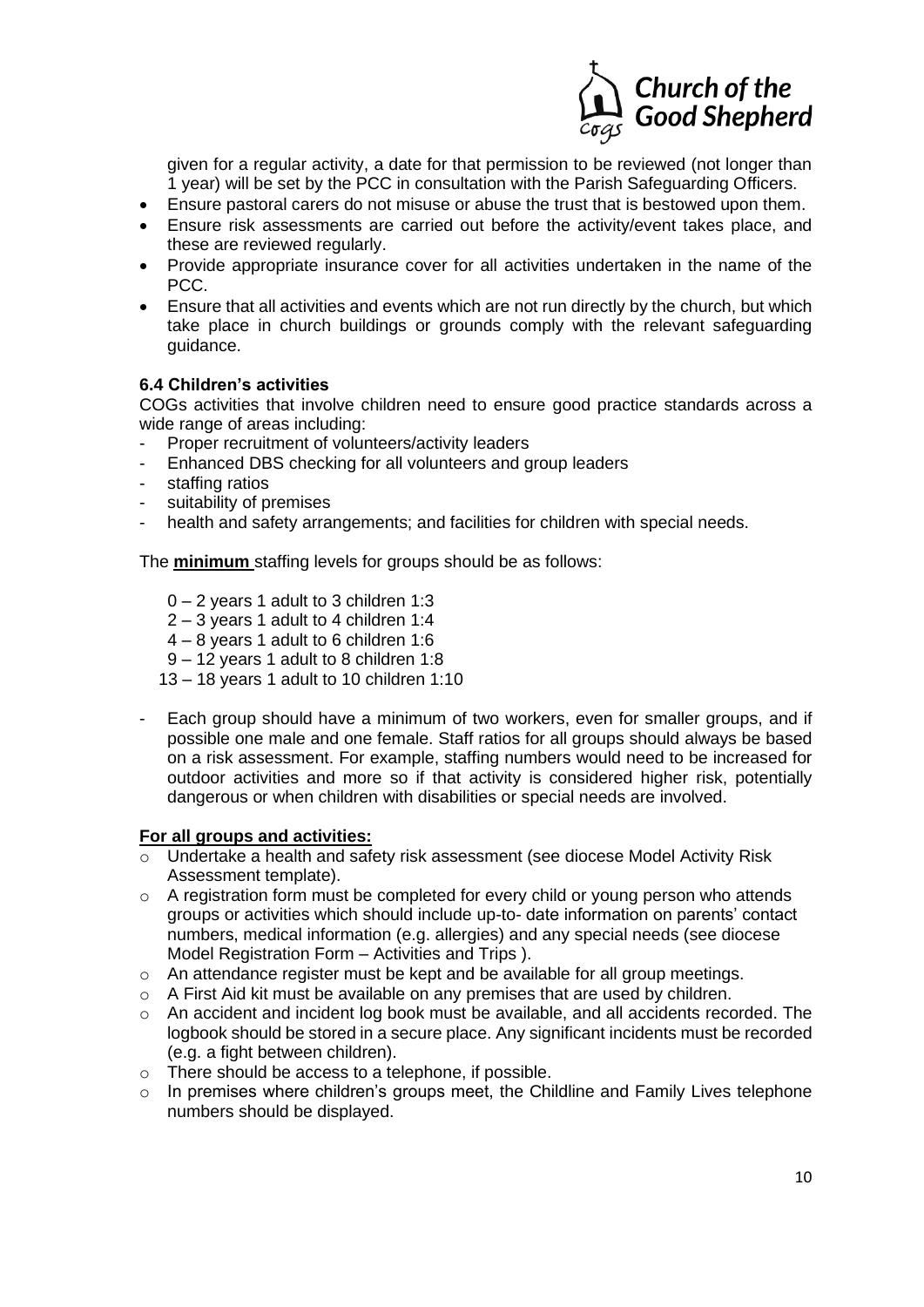

o Parents must sign a consent form before children are transported in a private car, and before any photography or images are taken (see diocese Model Consent Form – Transport).

In addition, when taking children offsite:

- The church leadership must be informed and agree to the activity.
- Details of the activity and any itinerary must be given in advance to parent/s and consent forms received in advance of the activity taking place.
- Details of the activity and a list of contacts must be left with someone in the church.
- Details of the activity and arrangements must be given to the incumbent and/or PSO.
- A risk assessment must be undertaken, and confirmation obtained that the activity is covered by PCC insurance.
- A leader must be designated to take responsibility for First Aid.

Many of these items are equally applicable to groups involving vulnerable adults.

## **6.5 Visiting adults**

Visiting vulnerable adults in their homes is an essential element of many church officers 'roles. Many parishioners will be well known to the church officer and where there have been no previous concerns, the level of risk to the church officer or parishioner during visits will usually be low. However, unexpected circumstances can be encountered, some of which may place a church officer at risk. For example, the unexpected presence in the home of a relative or friend with a history of violence or threatening behaviour. Unfortunately, case histories also show that a parishioner may be at risk from a church officer. For these reasons itis very important for parishes to ensure their church officers and parishioners are as safe as they can be, and that there is accountability and transparency in the manner in which church officers engage in lone working or visits to homes.

To assure the person you are visiting of their safety, and for your own as a church officer:

- If possible undertake a risk assessment before an initial visit, especially if you do not know the person. If there are any concerns or risks known before a visit is made, you are advised always to undertake a risk assessment (see Model Risk Assessment Checklist for Home Visiting). In these circumstances, consider whether the visit is necessary, or whether you should be accompanied by another church officer. In addition, visiting in pairs may be advisable, especially if the adult is perceived to be vulnerable.
- Do not call unannounced; call by appointment, if appropriate telephoning the person just before visiting.
- Leave a visit card with the person being visited saying who visited and when.
- Be clear about what support you can offer and the purpose and limitations of any pastoral care/support that is available.
- Do not make referrals to any agency that could provide help without the adult's permission, and ideally encourage them to set up the contact, unless there are safeguarding concerns.
- Never offer 'over-the-counter 'remedies to people on visits or administer prescribed medicines, even if asked to do so.
- Do not accept any gifts from adults other than token items, to avoid misunderstandings or subsequent accusations from the person or their family. If someone wants to make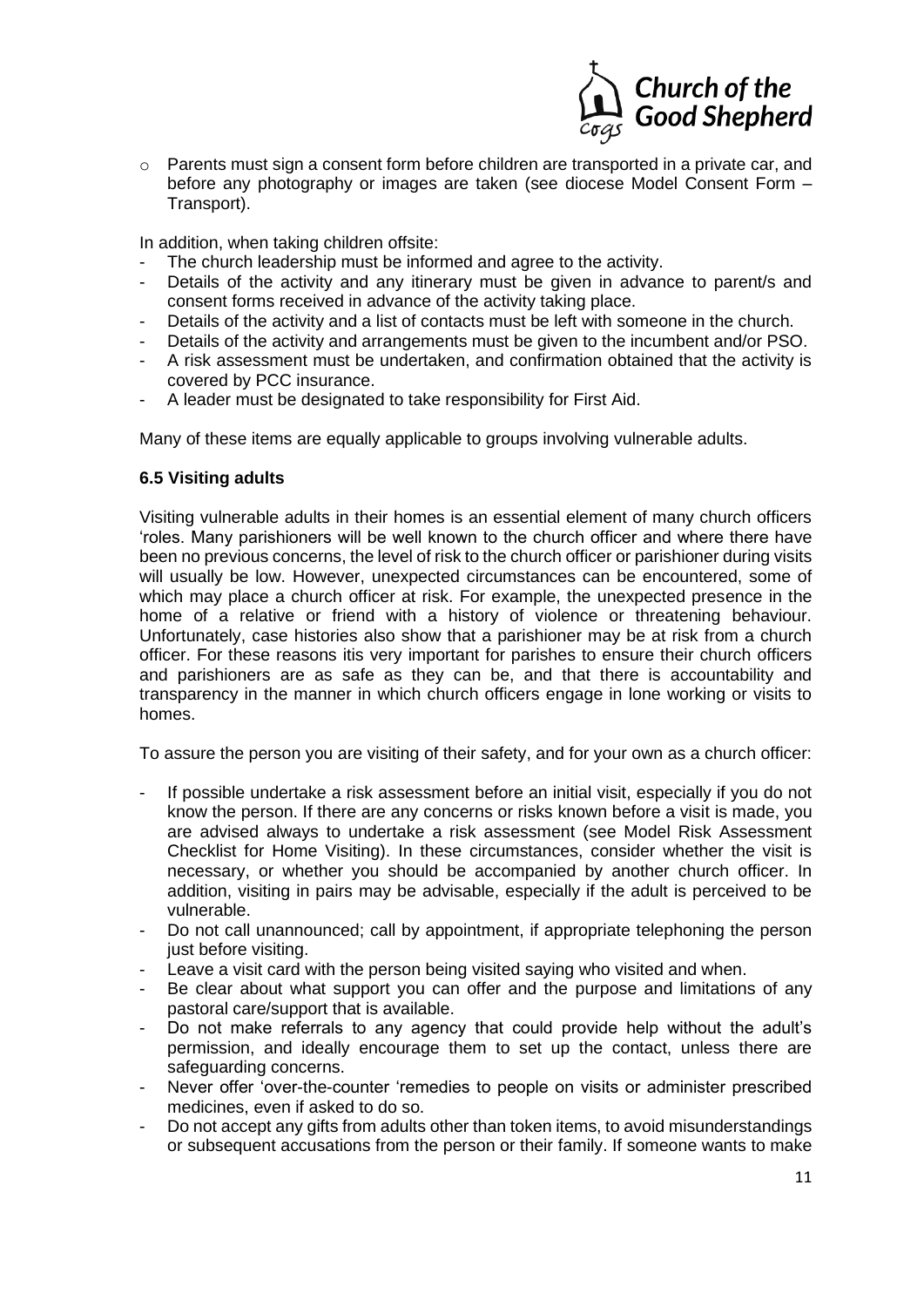

a donation to the church, put it in an envelope, mark it on the outside as a donation and obtain a receipt from the Treasurer.

- Make a note of the date when you visit people, report back about the visit to the agreed named person and say what is concerning or going well. They will report safeguarding concerns to the Parish Safeguarding Officer and/or incumbent or directly to the DSA if they are not available

## **7.0 Safer Recruitment**

The PCC is responsible for selecting, vetting, and training all church officers working or volunteering with children and vulnerable adults in accordance with the House of Bishop's and Diocesan safeguarding policy and practice guidance.

We will:

- Ensure we have clear role descriptions and/or person specifications for all posts working or volunteering with children and/or adults at risk.
- Ensure all church workers and volunteers with children and adults at risk complete and sign an application form and confidential declaration before appointment
- Undertake careful shortlisting, identifying areas of concern such as gaps in employment.
- Hold face to face interviews (Covid-19 permitting) using pre-planned questions and following up any concerns
- Ensure we take up written references and carefully check the applicant's right to work in the UK before appointment
- Seek an enhanced DBS check for anyone eligible **before** appointment
- Ensure new volunteers/staff have a probationary period.
- Offer support, induction and training after appointment
- Provide a written behaviour code for all volunteers and workers with children and/or adults
- Ensure all church leaders and those who work with children and/or adults complete appropriate safeguarding training in accordance with the national C/E safeguarding learning and development strategy, and refresh this every three years.

#### **8.0 Responding to safeguarding concerns**

We will ensure that anyone who brings any safeguarding suspicion, concern, knowledge, or allegation of current or non-current abuse to the notice of the church will be listened to with compassion, and responded to respectfully and in a timely manner, in line with legislation, statutory and national safeguarding policy and procedures. The latest parish flowchart for responding to concerns should be accessed via the diocesan safeguarding web pages via this link:

Responding Promptly to every Safeguarding Comcern.pdf (contentfiles.net)

COGs will:

- Appoint at least one lay Parish Safeguarding Officer (PSO) for children and adults
- Ensure there are arrangements in place for cover if the PSO is not available
- Follow the diocese's written procedure (via the link above) for dealing with abuse and allegations and make this available to all church officers
- Where an allegation could amount to a criminal offence the police will be informed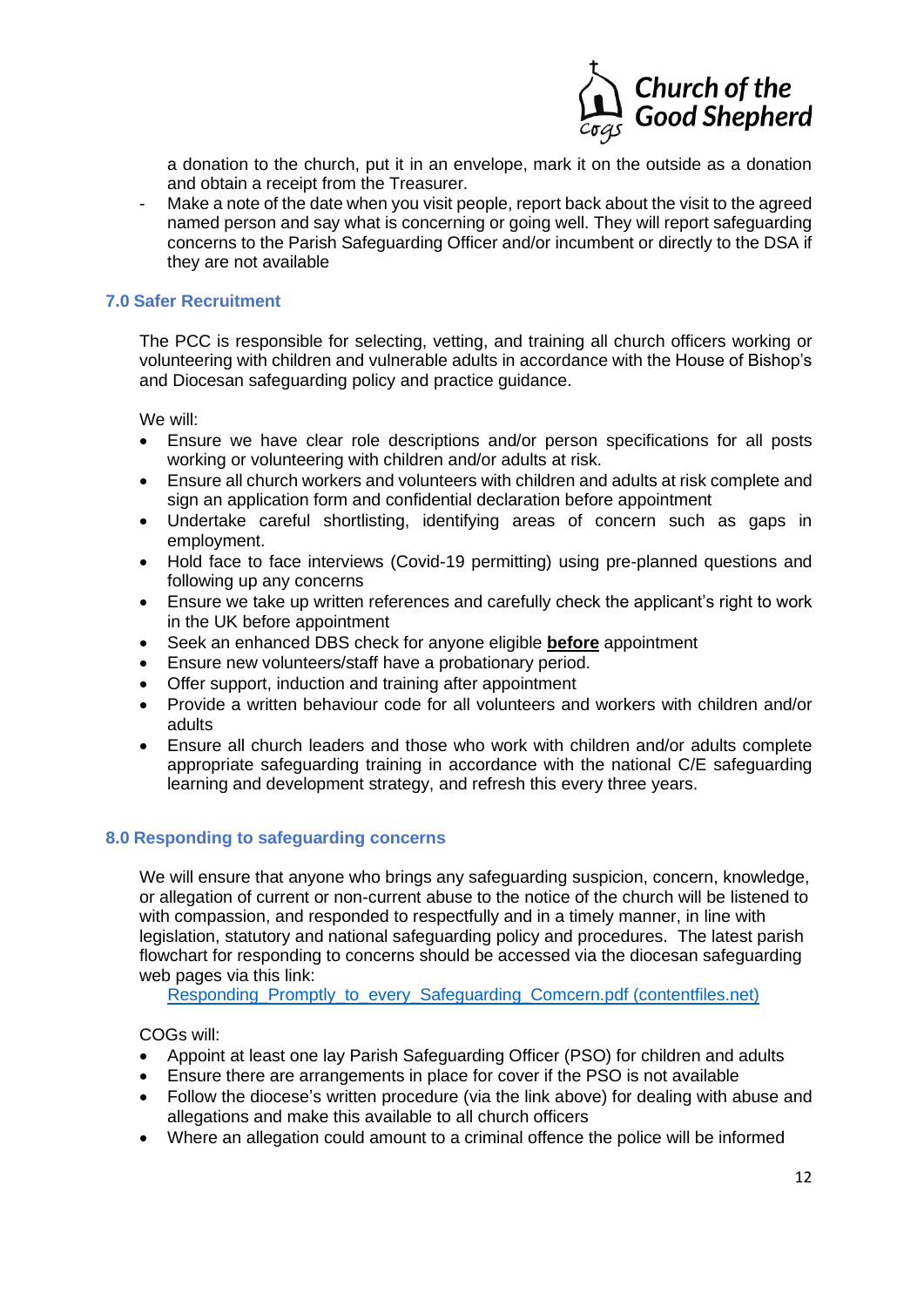

- Clearly display contact details of the PSO and the Diocesan Safeguarding team, as well as local and national services available to get help with safeguarding issues
- Store personal information and safeguarding records securely and ensure information needed in an emergency is readily available
- Ensure all church officers are aware of their responsibilities regarding the recording, storage and sharing of information

## **9.0 Risk assessment and management of those that may pose a known risk to children, young people or vulnerable adults within COGS Congregation**

- 9.1 COGS, adheres to the message of the gospel, by opening its doors to all. This may include those with criminal convictions for sexual and/or violent offences and other forms of abuse, as well as others who may pose a risk.
- 9.2 Some of these individuals will pose an ongoing or potential risk of harm to other individuals who attend the church. The church has a duty to minister to all, which imposes a particular responsibility to ensure that everyone who attends the church is safe.
- 9.3 Where people have convictions, which give rise to a safeguarding concern, their position in a congregation or community may need to be carefully and sensitively considered/assessed to decide whether they pose a risk to others and to put in place arrangements to ensure that these risks are mitigated. This may include people convicted of violent or sexual offences against children, young people and/or vulnerable adults. It may also include those convicted of offences linked to domestic violence/abuse and people involved in drug or alcohol addiction. In addition, there may be those who do not have convictions or cautions but where there are sound reasons for considering that they still might present a risk to others.
- 9.4 Where it is known that a person who poses a risk to others wishes to join COGS, in all cases the parish will consult with the diocesan safeguarding case adviser (CSA) as soon as practicable but within 24 hours. The CSA will determine the appropriate action to be taken to best safeguard the parish, based on the particular facts and circumstances of each case.
- 9.5 An *Ongoing Safeguarding Agreement* may be drawn up and include the following elements:
	- Attend designated services or meetings only.
	- Sit apart from children, young people and/or vulnerable adults.
	- Stay away from areas of the building where children, young people and/or vulnerable adults meet.
	- Only attend a house group where there are no children, young people and/or vulnerable adults.
	- Decline hospitality where there are children, young people and/or vulnerable adults present.
	- Never be alone with children, young people and/or vulnerable adults.
	- Never work or be part of a mixed-age group with children, young people and/or vulnerable adults.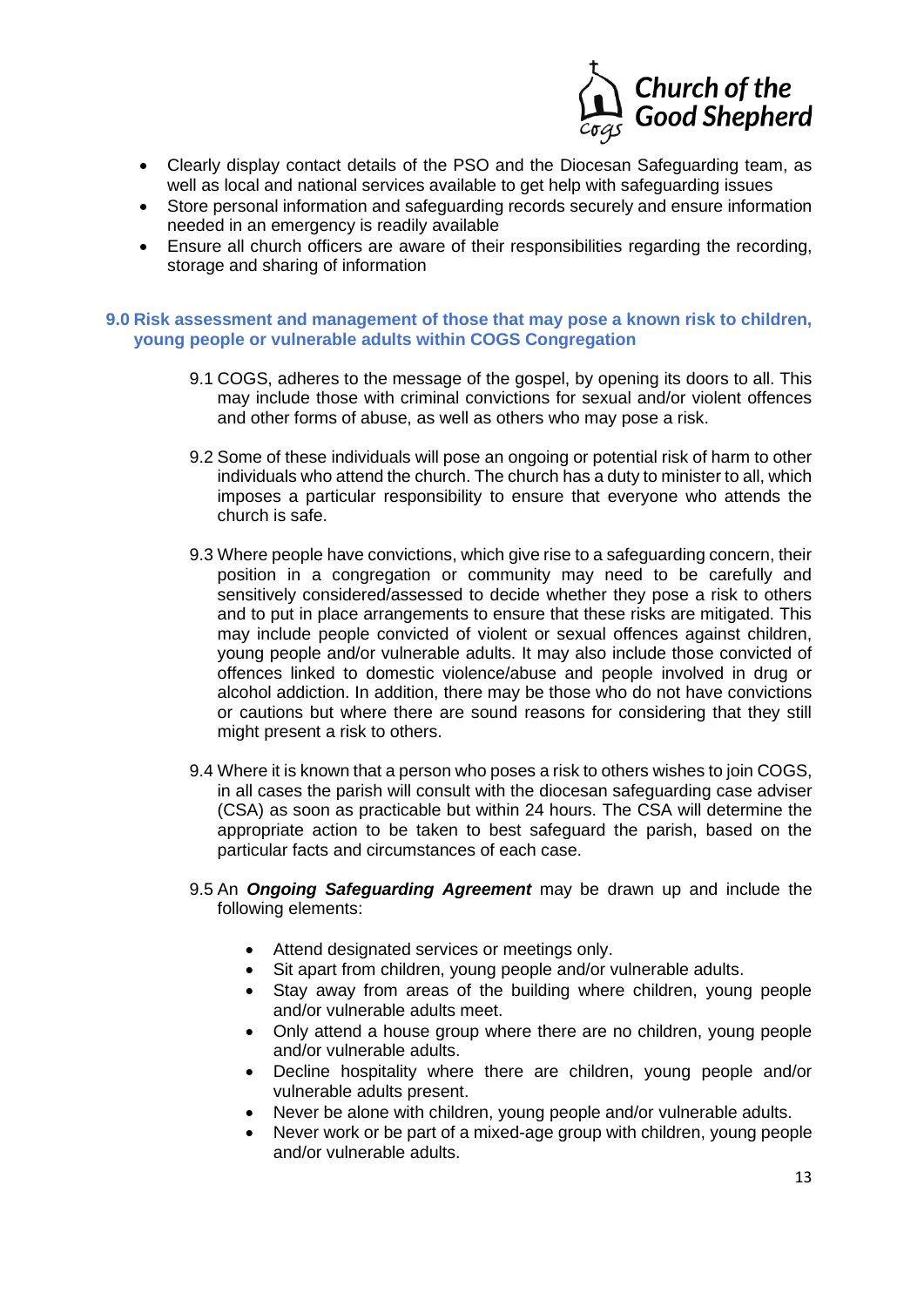

• Take no official role in the Church or any responsible role where they will be trusted by others.

## **10.0 Care of Survivors of abuse/Disclosure**

Guidelines for responding to a person disclosing abuse

## **Do:**

- Listen carefully in a confidential environment
- Take what is said seriously.
- Only use open questions (open questions begin with words like who, what, when where and how. Open questions cannot be answered with a 'yes' or 'no').
- Remain calm.
- Consider the person's age and level of understanding.
- Check, if face to face, whether they mind you taking notes while they talk so you can make sure you capture the information accurately. At the end you can check with them that you have understood everything correctly.
- Offer reassurance that disclosing is the right thing to do
- Establish only as much information as is needed to be able to tell your activity leader/ Parish Safeguarding Officer/ DSA and statutory authorities what is believed to have happened, when and where.
- Check what the person hopes to happen because of the disclosure.
- Tell the child or adult what you are going to do next.

#### **Do not:**

- Make promises that cannot be kept (e.g., that you won't share the information).
- Make assumptions or offer alternative explanations.
- Investigate.
- Contact the person about whom allegations have been made
- Do a physical or medical examination.

**Record:** Make some very brief notes at the time, if appropriate, and write them up in detail as soon as possible. Do not destroy your original notes in case they are required by the DSA/CSA and/or the statutory authorities. Record the date, time, place, and actual words used, including any swear words or slang. Record facts and observable things, not your interpretations or assumptions. Don't speculate or jump to conclusions.

**Report: If there is immediate danger to a child or adult contact the police**. Otherwise report to your activity leader/Parish Safeguarding Officer/incumbent immediately. Within 24 hours the PSO/incumbent reports the concerns to the DSA. The DSA will advise regarding reporting to statutory agencies within 24 hours. If there is any doubt seek advice from Children's/Adult's Social Care or the police.

COGs will ensure that those who have suffered abuse receive a compassionate response, be listened to and taken seriously. The Diocese of Portsmouth supports national guidance, and the following information should be read in conjunction with the Church of England practice guidance 'Responding Well to those who have been sexually abused' (2011).this has recently been revised for implementation in April 2022. The Portsmouth Diocese works in partnership with external services that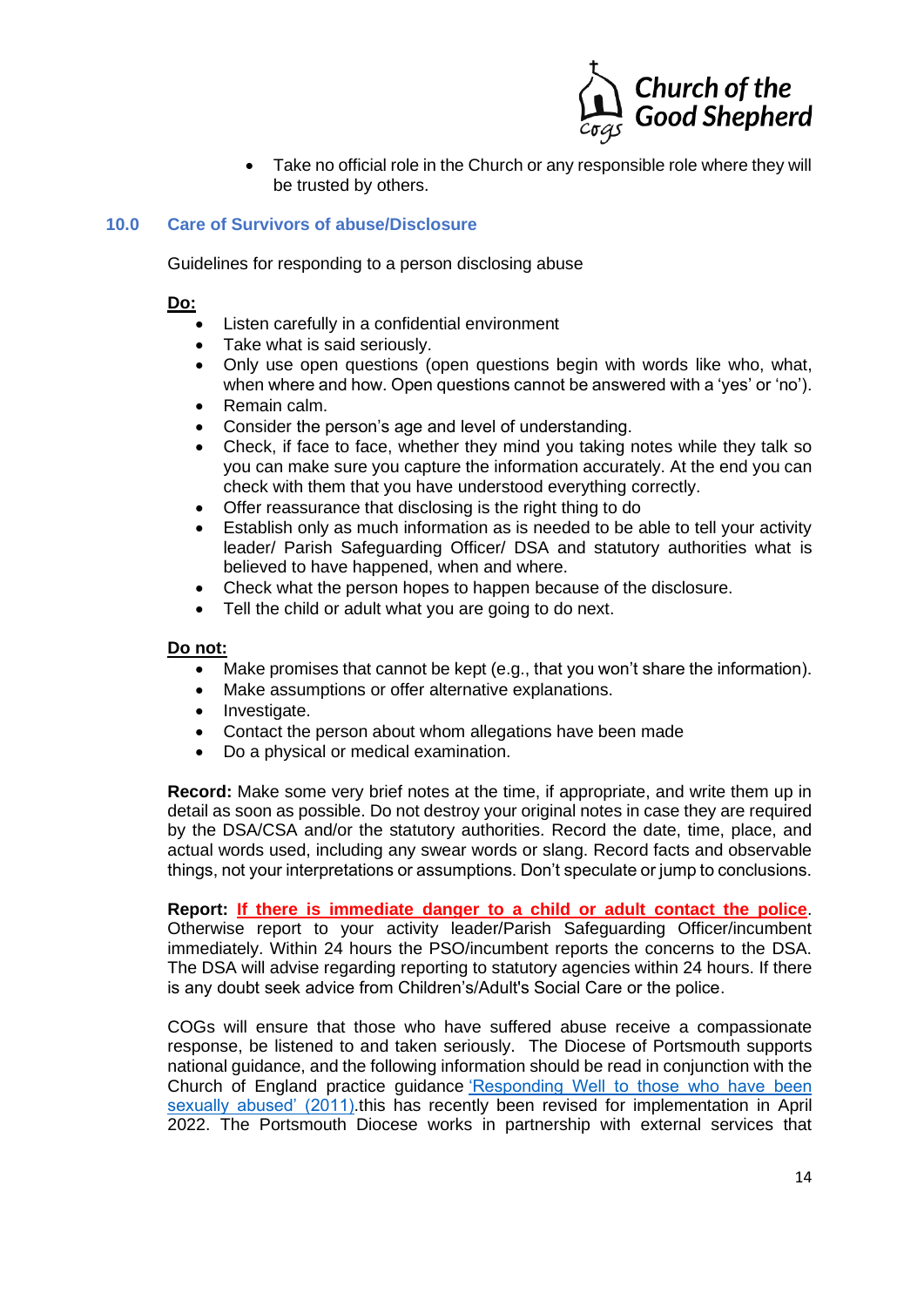

specialise in supporting survivors/victims who have experienced abuse, and who can develop a programme of support and care that is centred around their needs.

The Diocese of Portsmouth has commissioned *thirtyone:eight* to offer an independent Listening Service to those who have experienced abuse or have been affected by it. Please see the leaflet for more information: *Listening Service*. Should you wish to access it, please contact the Diocesan Safeguarding Adviser for further information

#### **11.0 Allegations against church officers**

- 11.1 **Anyone receiving information about or observing a safeguarding concern or allegation, where a child, young person or vulnerable adult is in immediate danger or requires immediate medical attention must call the emergency services via 999.** Do not delay. If at any point during the process, of responding to, assessing, or managing a safeguarding concern or allegation, information comes to light which suggests a child, young person and/or vulnerable adult is at risk of harm, the referral to the statutory agencies should not be delayed.
- 11.2 Safeguarding concerns may arise in a variety of ways including allegations of abuse and complaints. Allegations against church officers will be dealt with in a serious and prompt manner and reported to the **Parish Safeguarding Officer (PSO)** and/or directly to the **Diocesan Safeguarding Advisor (DSA) within 24 working hours of receipt of the concern or allegation.** The DSA will follow national Church of England policy and process in responding to an allegation against a church officer. (*Church of England Practice Guidance: Responding to, assessing, and managing safeguarding concerns or allegations against church officers, 2017)*
- 11.3 Concerns about past, non-current and historical abuse should be responded to in the same way as contemporary concerns.
- 11.4 The person in receipt of the initial complaint or allegation should respond well to the victim/survivor to ensure they feel heard and taken seriously. They should also record the details of the concern or allegation, asking permission to do this and explaining the importance of recording all information. Where it is not appropriate to take notes at the time, or permission is not given, make a written record as soon as possible afterwards or before the end of the day. Do not be selective. Include details that may seem irrelevant.
- 11.5The victim/survivor should be shown the record made in order to ensure they agree with the content and meaning, if possible. Record the time, date, location, persons present and how the concern or allegation was received, e.g. by telephone, face-to-face conversation, letter, etc. Please always sign and date the record. If the victim/survivor disagrees with the content of the note, any agreed changes can be made. If changes are not agreed (perhaps because they refer to additional matters that did not arise during the meeting) the person should be advised that their comments are noted and will be retained with the notes of the meeting. Pass all original records, including rough notes, immediately to the DSA. Any copies of retained records should be kept secure and confidential.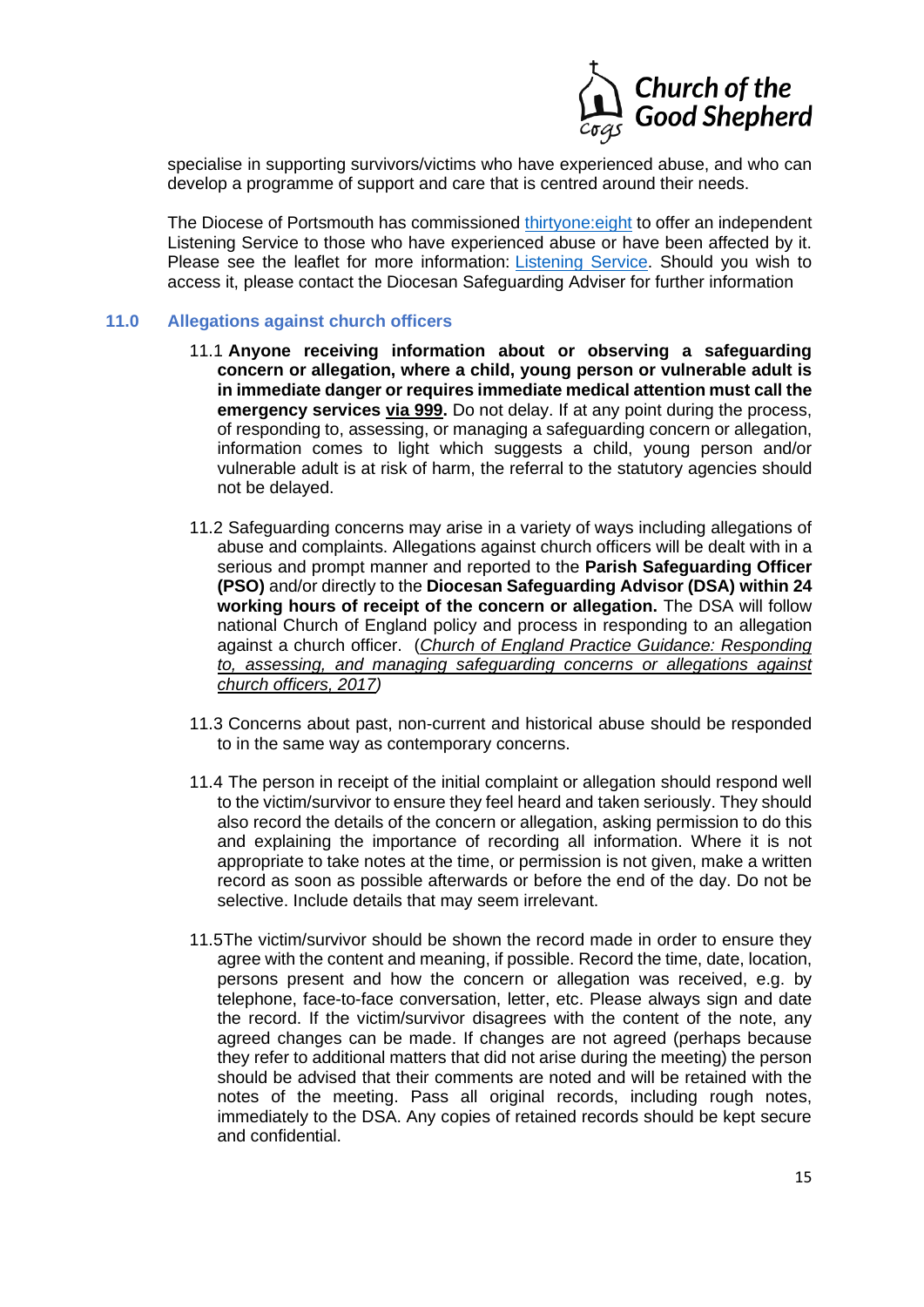

- 11.6 Explain to the victim/survivor what will happen next. They should be informed that their identity and the identity of the respondent will be shared with the statutory agencies. The concern or allegation should not be shared with anyone other than those who need to know (e.g. the statutory agencies and appropriate Church roles detailed in these procedures).
- 11.7The DSA will now take over the response to the case.
- 11.8 If a concern arises about a church officer's behaviour towards their own children, partner or family member, statutory agencies may alert the employing organisation who will need to undertake a risk assessment under the guidance of the DSA.
- 11.9 The PCC is responsible for the provision of guidance and training on recognition of safeguarding concerns and allegations, with clear procedures on what to do when a safeguarding concern or allegation arises against a church officer who has a role with children, young people and/or vulnerable adults, so that everyone knows how to respond. This involves knowing how to receive a safeguarding concern or allegation, who to tell and how to record it.

## 11.10 **Referral to the Charity Commission**

After having sought the advice of the diocesan registrar the Charity Commission should be informed of any actual or suspected criminal activity within or involving the charity (e.g., PCC). They must be informed where an individual may have committed an offence that calls into question their suitability to be involved in or connected to a charity, whether as a trustee, member of staff or volunteer. The Charity Commission should be informed in relation to clergy and significant other persons, where there is risk of financial or reputational damage. It is possible to report with anonymised data explaining the situation and the response taken to address any identified risk. A Serious Incident Report may be submitted by the Diocesan Registrar on behalf of a PCC.

## **12.0 Recording, data protection and information sharing**

#### **12.1 Opening a church safeguarding case file**

Good record keeping is an important part of the safeguarding task. A record, called a case file, should be opened whenever a safeguarding concern or allegation occurs in a church. The record should include key dates of when the information became known and the nature of the concerns. The record should include ongoing actions with dates, other key documents on the case file (e.g. observation notes, reports, consent forms etc.) and the case closure date. Records should use straightforward language and be concise and accurate so that they can be understood by anyone not familiar with the case. (Please see Model Parish Recording Template).

#### **12.2 Record retention and security**

The safeguarding case files, whether electronic or paper, must be stored securely by the incumbent and the PSO. This should include identifying who should have access to them. Records in relation to safeguarding issues, even if they have not been proven, should be maintained in accordance with the Church's retention guidance. If the incumbent moves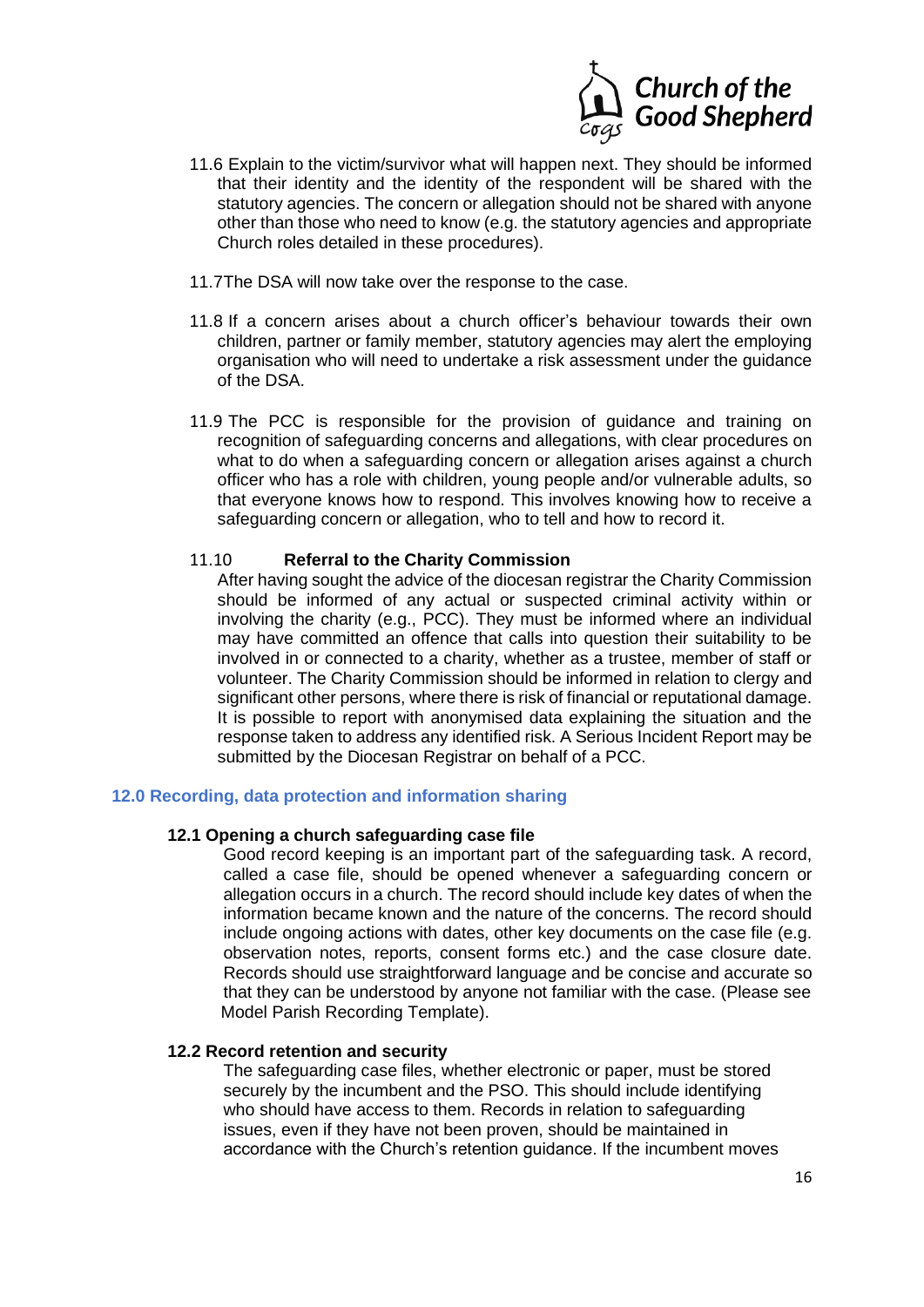

from the church, the records should be passed to the new incumbent.

## **12.3 Data protection and information sharing**

In May 2018, the General Data Protection Regulation (GDPR) and the Data Protection Act 2018 replaced the Data Protection Act 1998. The GDPR contains the principles governing the use of personal data. It should be noted that the GDPR and the Data Protection Act 2018 place greater significance on organisations being accountable and transparent in relation to their use of personal data. Parishes handling personal data need to have the proper arrangements for collecting, storing and sharing information.

Personal information in relation to safeguarding will often be sensitive and is likely to be classed as what is called 'special categories of personal data' under the GDPR, which means extra care will need to be taken when handling such data. Nevertheless, it is important to be aware that the Data Protection Act 2018 includes specific reference to processing data in relation to the 'safeguarding of children and individuals at risk' and allows individuals to share, in certain situations, personal data without consent. '*The GDPR and Data Protection Act 2018 do not prevent, or limit, the sharing of information for the purposes of keeping children and young people safe*' and this can equally be said to apply to vulnerable adults.

## **13.0 Managing risk**

When it is known that a member of the church community may pose a risk to children and/or adults, we will consult without delay with the Diocesan Safeguarding Adviser so that a safe course of action in accordance with national and local safeguarding policy and procedures is followed, in conjunction with the relevant statutory agencies.

Further information on risk assessment for individuals and activities including forms is available on the Diocese of Portsmouth safeguarding resources pages: Forms & Templates - Diocese of Portsmouth (anglican.org)

## **14.0 Reporting**

The PSO should report to the PCC on safeguarding in the parish. Safeguarding should be a standing agenda item at each PCC meeting. The report should include numbers and types of concerns received, officer and volunteer training completion data and any new guidance or policy received.

At the APCM the PCC (via the PSO) should provide an annual report in relation to safeguarding. In the PCC's annual report will be a statement which reports on progress and a statement as to whether the PCC has complied with the duty to have "due regard" to the House of Bishops' guidance in relation to safeguarding.

## **15.0 Training, and Development**

The House of Bishops' Safeguarding Policy states that the church 'will train and equip church officers to have the confidence and skills they need to care and support children, young people and vulnerable adults and to recognise and respond to abuse.'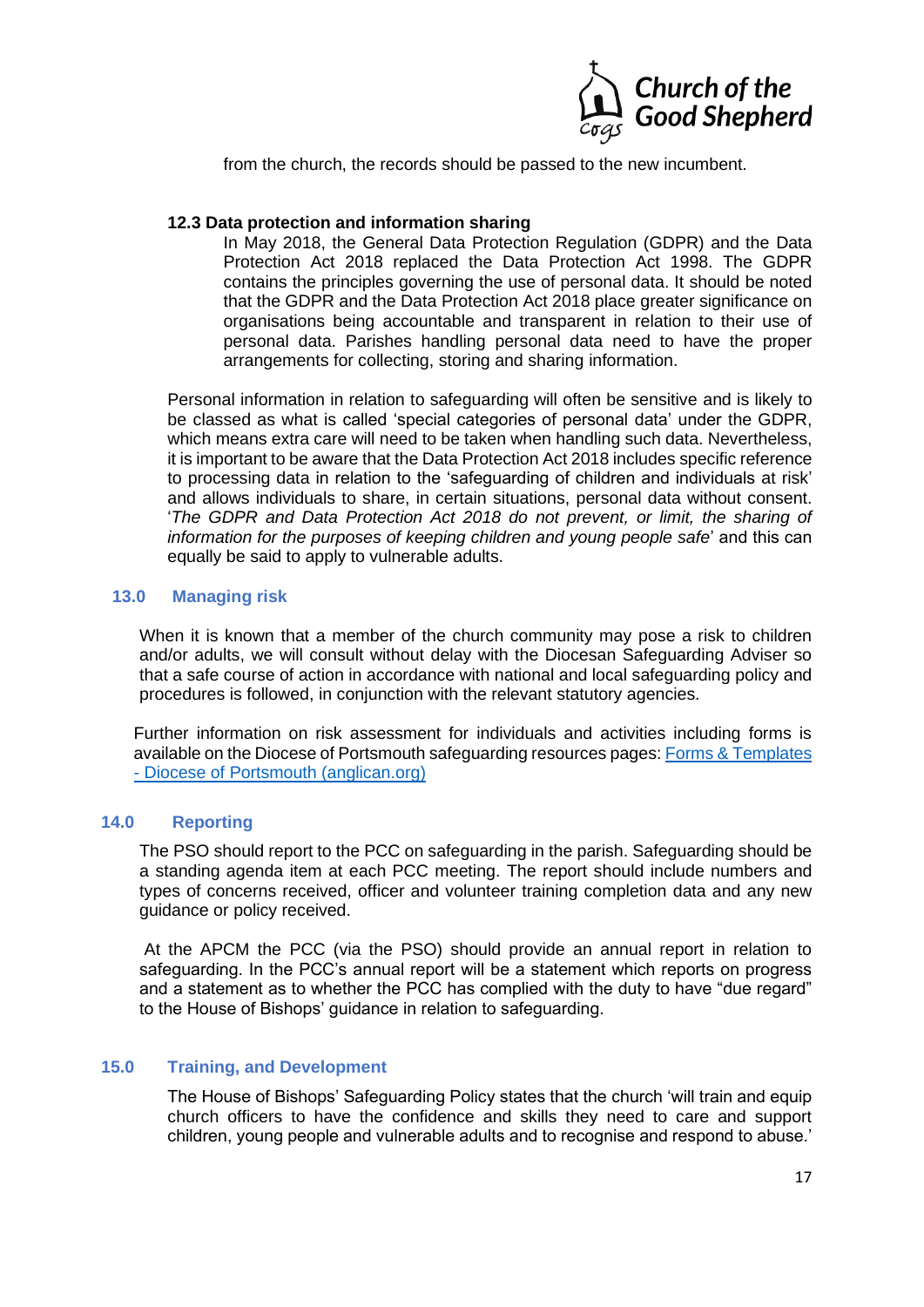

The national Church of England Learning and Development Framework was published in 2021 and outlines the core safeguarding training requirements. The link to this framework is : **safe (churchofengland.org).**

| <b>Pathway</b>                          | <b>Course</b>                                                                                                          | <b>Delivery</b><br><b>Method</b>                                                                                             | <b>COGs personnel</b>                                                                                                                                                                                                                                                                                                                                                                                                             |
|-----------------------------------------|------------------------------------------------------------------------------------------------------------------------|------------------------------------------------------------------------------------------------------------------------------|-----------------------------------------------------------------------------------------------------------------------------------------------------------------------------------------------------------------------------------------------------------------------------------------------------------------------------------------------------------------------------------------------------------------------------------|
| Core<br>Pathways:                       | <b>Basic</b><br>Awareness<br>Foundation                                                                                | Online (or in<br>person)<br>Online (or in<br>person)                                                                         | All church post holders<br>$\bullet$<br>PCC members<br>$\bullet$<br>All volunteers working with vulnerable adults or<br>$\bullet$<br>children<br>Clergy/PtO<br>$\bullet$<br>Readers/LLMs<br>$\bullet$<br>Anyone in a role involving work with children,<br>$\bullet$<br>young people, or vulnerable adults.<br>Churchwardens<br>$\bullet$<br>Anyone going on to complete any other<br>$\bullet$<br>safeguarding learning pathway. |
|                                         | Leadership                                                                                                             | Delivered locally<br>by Portsmouth<br><b>Diocese</b><br>Safeguarding<br>Trainer                                              | <b>PCC Members</b><br>$\bullet$<br>All clergy holding the bishop's licence,<br>$\bullet$<br>commission, authorisation, or permission<br>All readers and licensed lay ministers holding<br>$\bullet$<br>the bishop's licence<br>Safeguarding officers/leads in all church<br>$\bullet$<br>bodies.<br>Lay ministry staff employed by the PCC<br>$\bullet$<br><b>Church Wardens</b><br>٠                                             |
|                                         | Senior<br>Leadership                                                                                                   | Delivered<br>nationally                                                                                                      | Principally for<br>diocesan or national<br>church<br>leadership roles.                                                                                                                                                                                                                                                                                                                                                            |
| <b>Issue Based</b><br><b>Pathways</b>   | Domestic Abuse                                                                                                         | Online                                                                                                                       | Anyone holding the bishop's licence,<br>$\bullet$<br>commission, authorisation, or permission<br><b>Safeguarding Officers</b><br>$\bullet$<br><b>PCC Members</b><br>$\bullet$<br>Persons holding any other pastoral role within<br>$\bullet$<br>the Church (advisory)                                                                                                                                                             |
| <b>Role Specific</b><br><b>Pathways</b> | Permission to<br>Officiate (inc.<br>readers with<br>PtO)<br>Parish<br>Safeguarding<br>Officer induction<br>Link Person | Delivered locally<br>by Portsmouth<br><b>Diocese</b><br>Delivered locally<br>Portsmouth<br>by<br>Diocese<br><b>Delivered</b> | In the Portsmouth Diocese, anyone holding PtO or<br>who is a Reader Emeritus is required to complete<br>the Leadership Pathway. Where individuals hold<br>more than one role, or serve more than one Church<br>body, they should train at the highest required level.<br>Existing/new Parish Safeguarding Officers<br>Anyone undertaking the role of Link Person.                                                                 |
|                                         | <b>Support Person</b><br>DDO/ADDO                                                                                      | nationally<br>via<br><b>ZOOM</b>                                                                                             | Persons taking on the role of Support Person<br>Diocesan Directors of Ordinands and Assistant<br>Diocesan Directors of Ordinands                                                                                                                                                                                                                                                                                                  |
| <b>Toolkit</b><br><b>Pathways</b>       | Safer<br>recruitment and<br>People<br>Management                                                                       | Online (with in-<br>person option for<br>local delivery)                                                                     | Line managers and anyone involved in the<br>$\bullet$<br>recruitment of Church Officers (employees,<br>elected members, and volunteers).<br>Those with responsibility for administering DBS.<br>$\bullet$<br>Safeguarding Officers in all Church bodies.<br>$\bullet$                                                                                                                                                             |

## **Table 1: COGs Safeguarding Training – Role Requirements**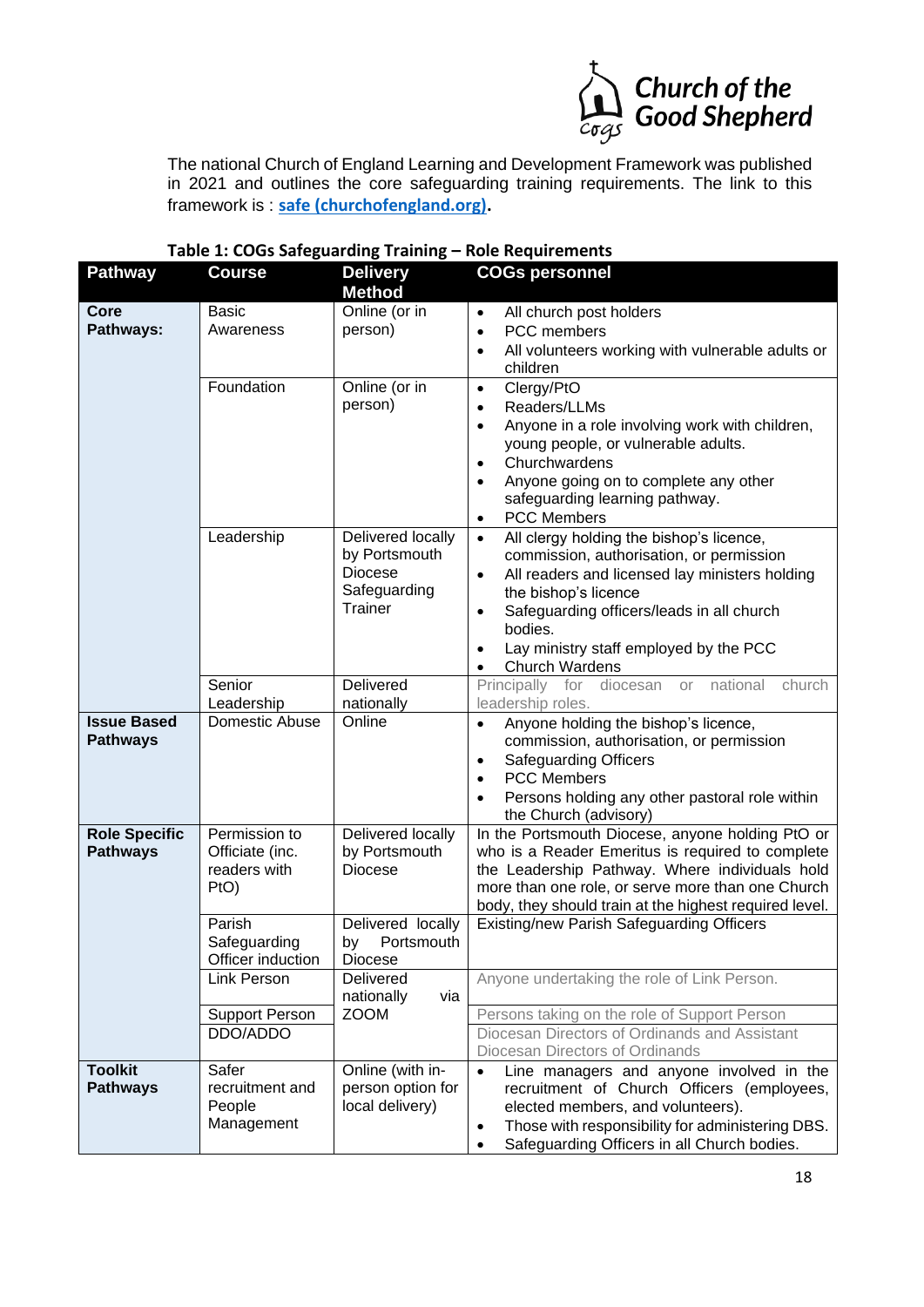

| Professional<br>development         | DSA/CSA<br>Development         | Nationally<br>Commissioned/<br><b>Delivered</b> | Diocesan safeguarding advisors/case workers |
|-------------------------------------|--------------------------------|-------------------------------------------------|---------------------------------------------|
| for<br>Safeguarding<br><b>Staff</b> | <b>Trainers</b><br>Development |                                                 | Diocesan safeguarding trainers              |

The parish safeguarding officer (PSO) is responsible for designating required training against roles, ensuring role holders complete their training and reporting training statistics to the PCC at each meeting and at the APCM.

#### **16.0 Communication**

16.1 The PSO will ensure a formal statement of adoption of the *House of Bishops' 'Promoting a Safer Church; safeguarding policy statement'* is signed on behalf of the PCC and displayed for all to read in a prominent place the church building.

16.2 The contact details of the PSO, churchwardens and other safeguarding roles should also be displayed, along with information about where to get help with child and adult safeguarding issues e.g., local authority contact details, domestic abuse, and key helplines e.g., ChildLine.

16.3 The display should also indicate where people can access COGS safeguarding handbook.

16.4 The COG's website will have a section on safeguarding with a clear and accessible link to this from its home page. The information included as a minimum on the website will be the formal safeguarding statement (House of Bishops) and this policy, as well as links indicating where to report a concern and the contact details of the Parish Safeguarding Officer.

#### **17.0 Hire out of COGS church premises:**

- 17.1 Any hire agreement with any person/body wishing to hire COGS church premises must contain a provision whereby the person/body hiring the premises agrees to comply with the relevant safeguarding guidance issued by the House of Bishops and the diocese.
- 17.2 The hire agreement should also contain a provision whereby all those hiring church premises are required to ensure that children and vulnerable adults are always protected, relevant staff have had appropriate DBS checks and that all reasonable steps have been taken to prevent injury, illness, loss or damage occurring.
	- 17.3 The PCC will ensure all those hiring church premises carry full public liability insurance for this or be covered through the church insurance (for example hire for a children's party).

## **18.0 Use of Social Media**

Social media sites enable users to create and share content and keep in touch with other users. They include maintaining a profile on a networking site such as Facebook, Twitter, Instagram, Snapchat; writing or commenting on a blog, whether it is your own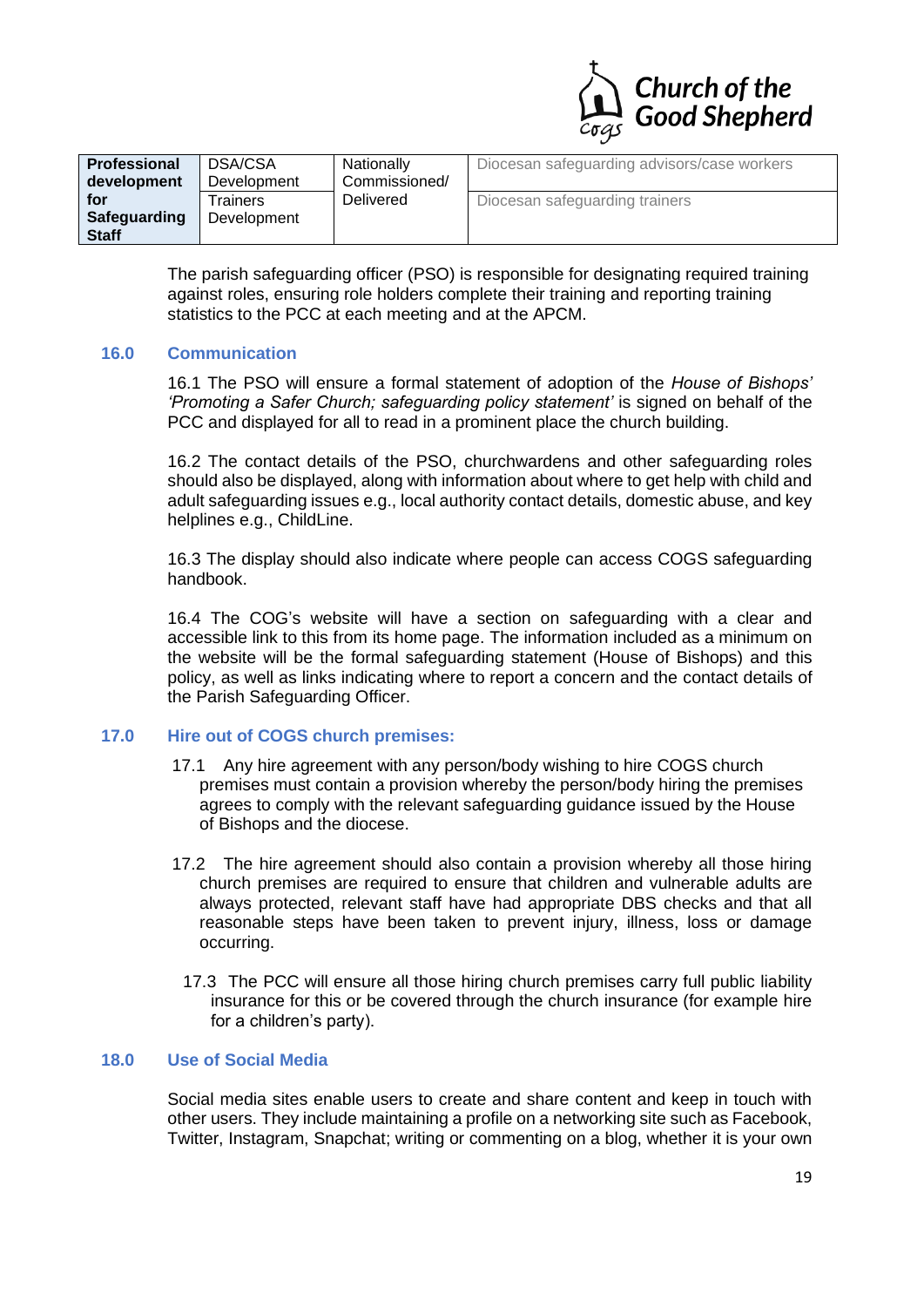

or the blog of another person; and taking part in discussions on web forums or message boards. For many, especially young people, using social media is an extension of physical face-to-face relationships. It is therefore important that churches also engage with their community and worshippers through these platforms.

However, this must be done safely to avoid the risk of:

- o Forming inappropriate relationships.
- o Saying things you should not, such as offensive, sexual or suggestive comments.
- $\circ$  Blurring the boundaries between public work/ministry and your private life.
- o Grooming and impersonation.
- o Bullying and harassment.

## **The role of the PCC for Social Media Use**

The PCC will approve the use of social media and mobile phones by the church. Where there are Facebook or similar online groups set up on the church's behalf, the PCC must ensure there is a named person to whom all workers are accountable. The named person must be a church officer and should be aware of the account name and password so that they can at any time log on to the account to monitor the communications. The named person should be proactive in fulfilling this role. Communications must be shared with the named person. Church officers remain bound by professional rules of confidentiality. Where there is concern that a young person or adult is at risk of abuse, or they themselves pose a risk of abuse to others, safeguarding procedures must always be followed.

## **Do:**

- Have your eyes open and be vigilant.
- Maintain the utmost integrity honesty, transparency, consistency, and accountability are key. Treat online communication with children, young people, and adults as you would communication that is face to face. Always maintain the same level of confidentiality.
- Report any safeguarding concerns that arise on social media to the PSO and the DSA.
- Always assume that everything you write is permanent and may be viewed by anyone at any time; and that everything can be traced back to you personally as well as to your colleagues or the church. Always think before you post.
- Draw clear boundaries around your social media usage associated with your private life and your use of different social media for public ministry. Keep church account/s and profiles separate from your personal social media account/s e.g., only use a Facebook page, Twitter or blogs for public ministry, while keeping a separate Facebook profile for private life
- Always ask parents/carers for written consent
- Use and store photographs of children/young people from activities or events in official church publications, or on the church's social media, website and displays.
- Use telephone, text message, email and other messaging services to communicate with young people.
- Allow young people to connect to the church's social media pages.
- Only use an approved church/ministry account to communicate with children, young people and/or vulnerable adults. The named person should be able to access this and review conversations, and the account should be visible to young people and their parents. Young people must be made aware that any communication will be viewed